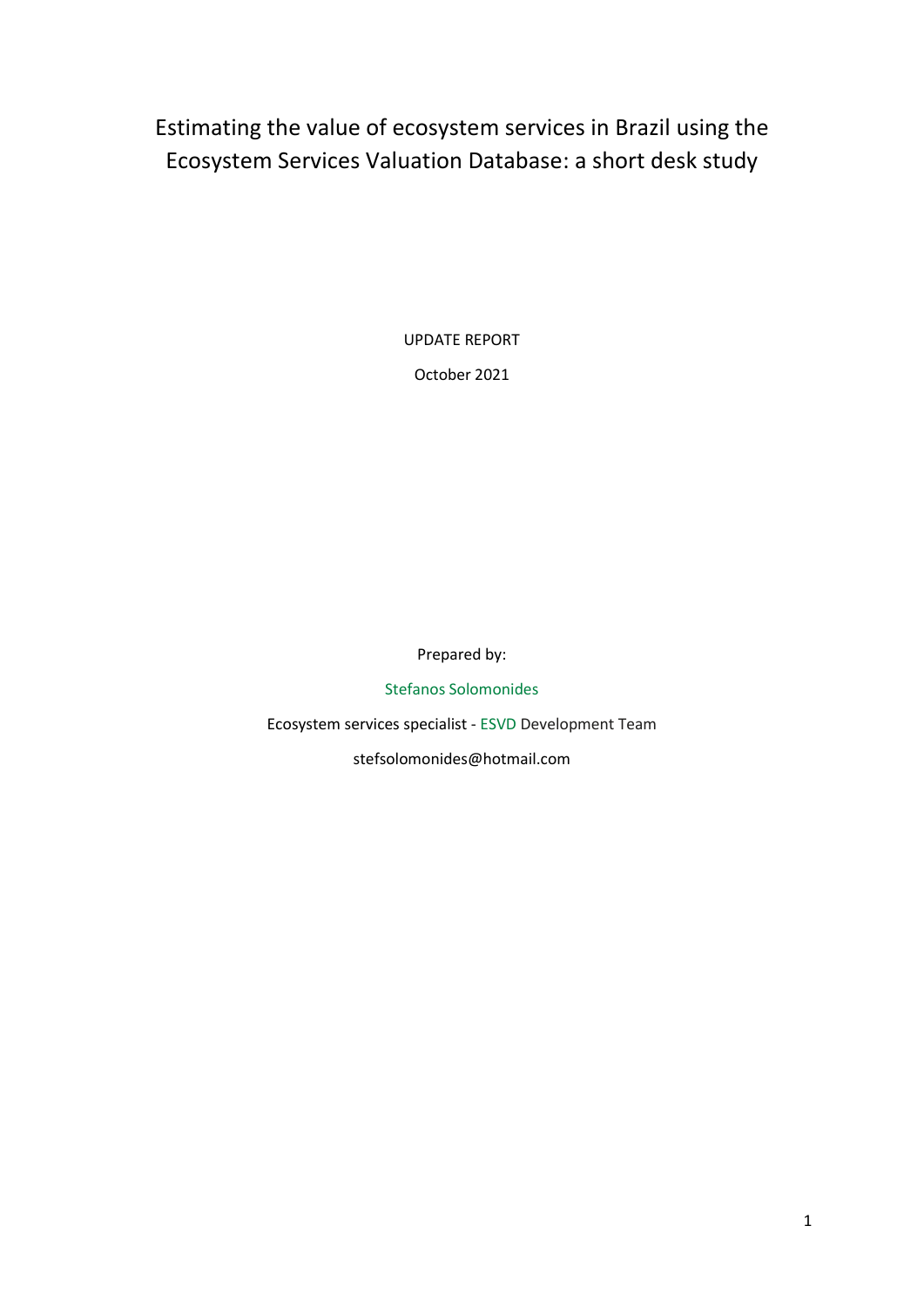# **Preface**

The report provides a description of the methodology used to calculate summary monetary values for ecosystem services in Brazil, a detailed overview of the results and a discussion on the application of the data to the case study of cattle range expansion. Finally, the report touches upon the main caveats and limitations of the research approach and application.

This assignment contributes to the report 'Natural capital valuation: an incentive to protect nature' (Sustainable Finance group of S&P Global Ratings, 2021) based on the update of the Ecosystem Services Valuation Database [\(ESVD\)](https://esvd.info/) with additional ecosystem values to improve the coverage and representation of ecosystem services on specific ecoregions in Brazil.

The work was performed between September and October 2021 by Stefanos Solomonides.

The author is grateful for the help from the core project team of the ESVD for their valuable support and advice during this assignment. Special thanks to Philipp Schaegner for creating the summary value table in R Studio.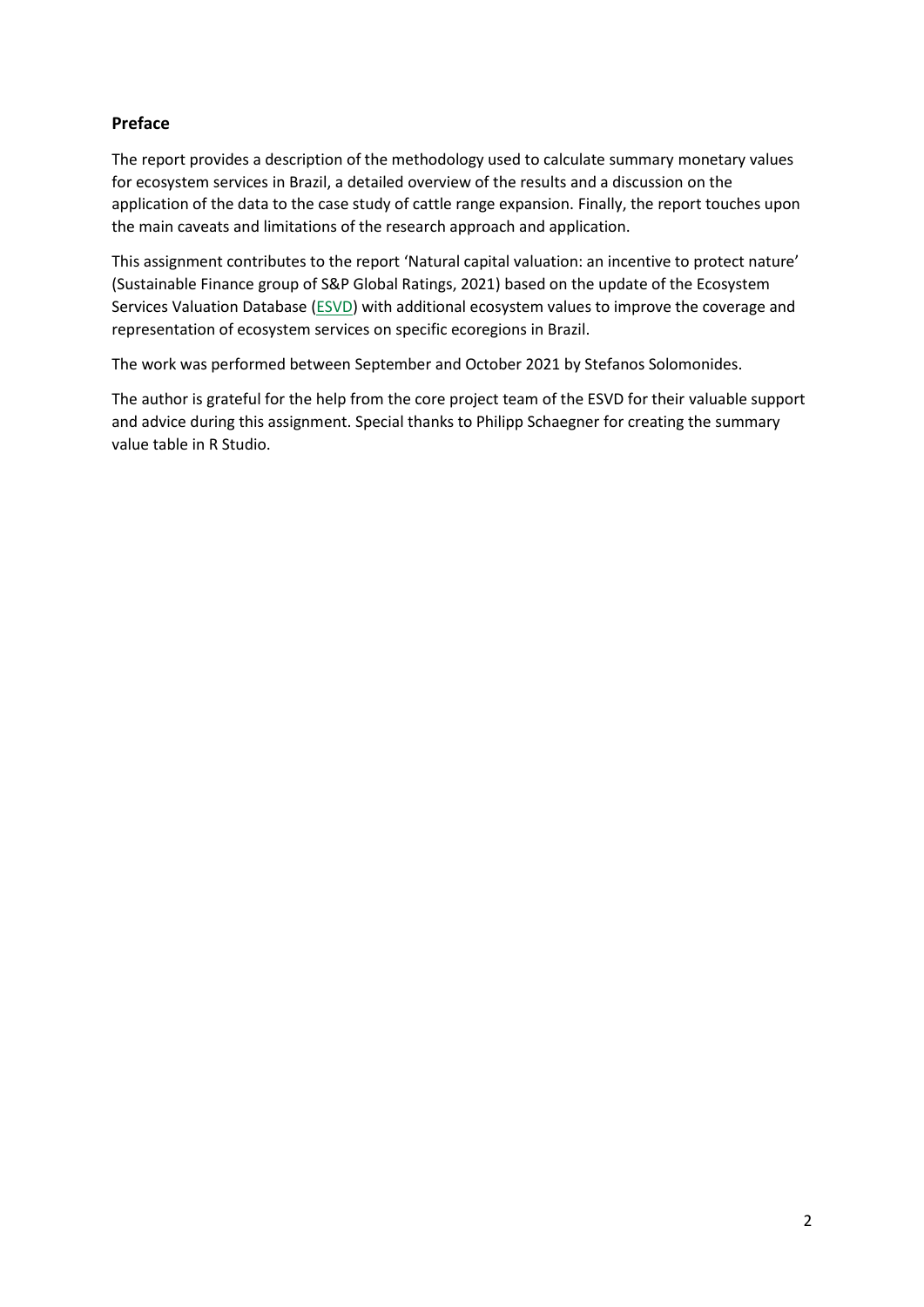# Contents

| 1.  |  |
|-----|--|
| 1.1 |  |
| 1.2 |  |
| 1.3 |  |
| 2.  |  |
| 2.1 |  |
| 2.2 |  |
| 3.  |  |
| 3.1 |  |
| 3.2 |  |
| 3.3 |  |
| 3.4 |  |
| 3.5 |  |
| 4.  |  |
| 4.1 |  |
| 4.2 |  |
| 5.  |  |
| 5.1 |  |
| 5.2 |  |
|     |  |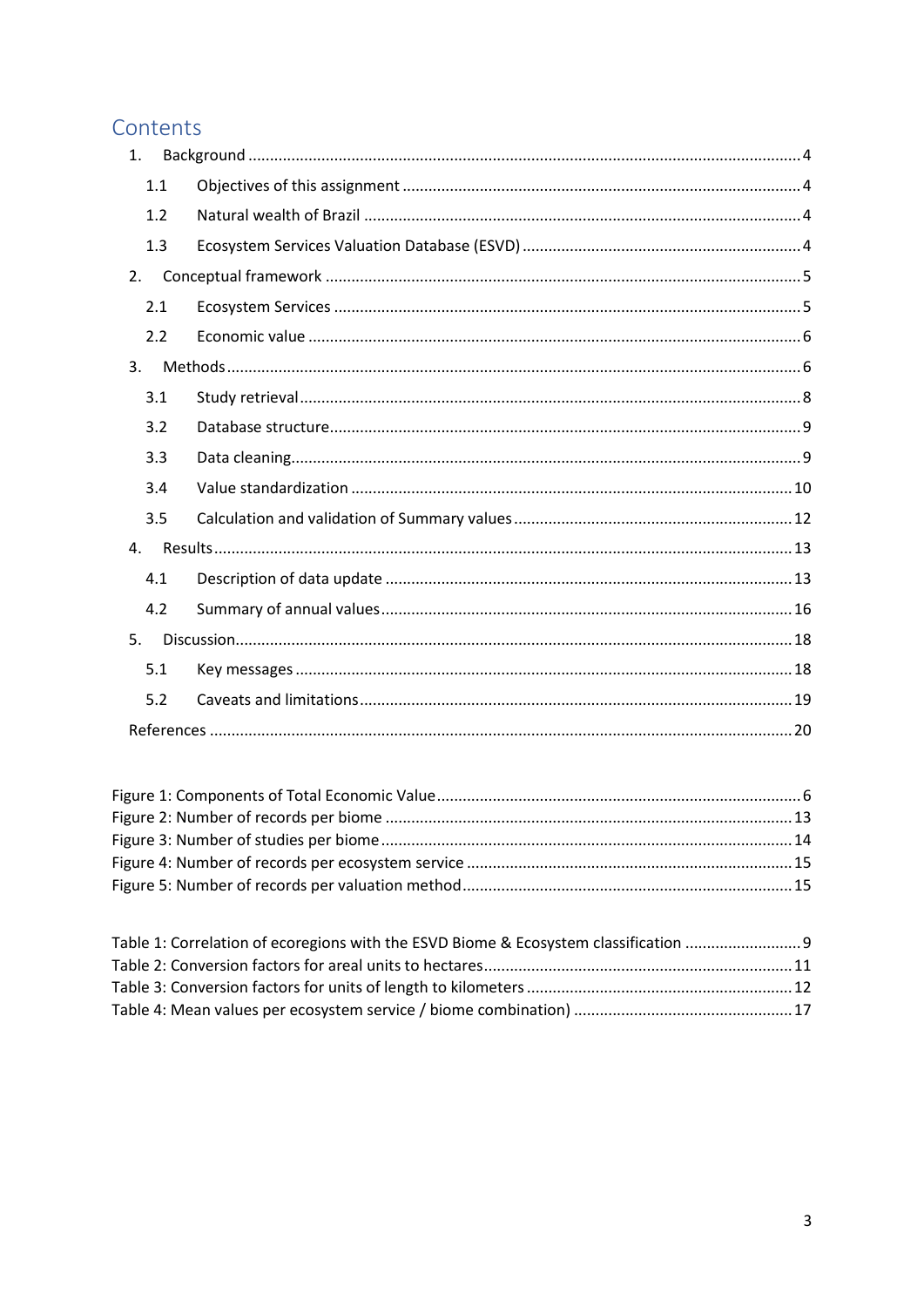# <span id="page-3-0"></span>1. Background

# <span id="page-3-1"></span>1.1 Objectives of this assignment

The objective of the current assignment performed for the Sustainable Finance group of S&P Global Ratings (SPGR) is to provide an indicative summary of monetary values of the ecosystem services provided by specific ecoregions in Brazil. This information will be used for a subsection of the report: 'Natural capital valuation: an incentive to protect nature' (SPGR, 2021).

To this end, the assignment updated the ESVD with additional ecosystem service values to improve the coverage and representation of ecosystem services for 5 selected ecoregions in Brazil.

#### <span id="page-3-2"></span>1.2 Natural wealth of Brazil

Brazil is the most biologically diverse country in the world. It is classified at the top among the world's 17 megadiverse countries, and second only to Indonesia in terms of species endemism (CBD, 2021). It's rich ecoregions harbour immense biological diversity while some areas are recognised as globally important due to the scale of the ecosystem services they provide (e.g., global climate regulation by the Amazon rainforest). On one hand, as a globally important biodiversity hotspot, Brazil's natural areas have received huge attention from the scientific, political, and civil societies alike. Numerous conservation and finance initiatives have linked global knowledge and resources into projects on the ground, that aimed to halt the continuing loss of natural wealth in this extremely biodiverse country.

On the other hand, Brazil is also one of the leading countries in agricultural exports in the world. Major agricultural exports of the country include beef, soybeans, coffee, sugarcane and crop biofuels. Arguably, these resources have global supply chains, and their demand is driven by international market forces. Despite its capacity in resource production, Brazil is a country with a lot of inequality and huge wealth disparities. Among the rural population, the lack of access to technology, formal education and skills training hinder sustainable improvements in people's quality of life. In addition, the recent urban development of the last few decades has triggered huge urban sprawls that many times occur in the form of slums, where a lot of the unprivileged urban population must reside. As the segment of the population most dependent on natural resources and ecosystem services, the poor are therefore the most vulnerable to their degradation (CBD, 2021).

Global as well as local factors have put Brazil's natural wealth at great risk. These processes have resulted in significant land conversions over the years. The Convention on Biological Diversity (2021) has recognised habitat loss as (by far) *'the most significant cause driving species towards threatened status'.* Naturally, habitat loss also results in the loss of natural capital and reduction in the provision of ecosystem services (welfare effects).

This research, aims to shed light on the magnitude of such losses (in monetary terms), based on empirical evidence from relevant Ecosystem Services valuation literature. The results are applied specifically to natural ecosystem loss, as a result of cattle range expansion.

# <span id="page-3-3"></span>1.3 Ecosystem Services Valuation Database (ESVD)

One of the leading and most comprehensive studies on the economic importance of ecosystem services has been the Economics of Ecosystems and Biodiversity (TEEB) study (2005-2010). Within the context of this study, a database on monetary values of ecosystem services was developed by the Foundation for Sustainable Development (FSD) and published in 2010 (de Groot et al. 2010). The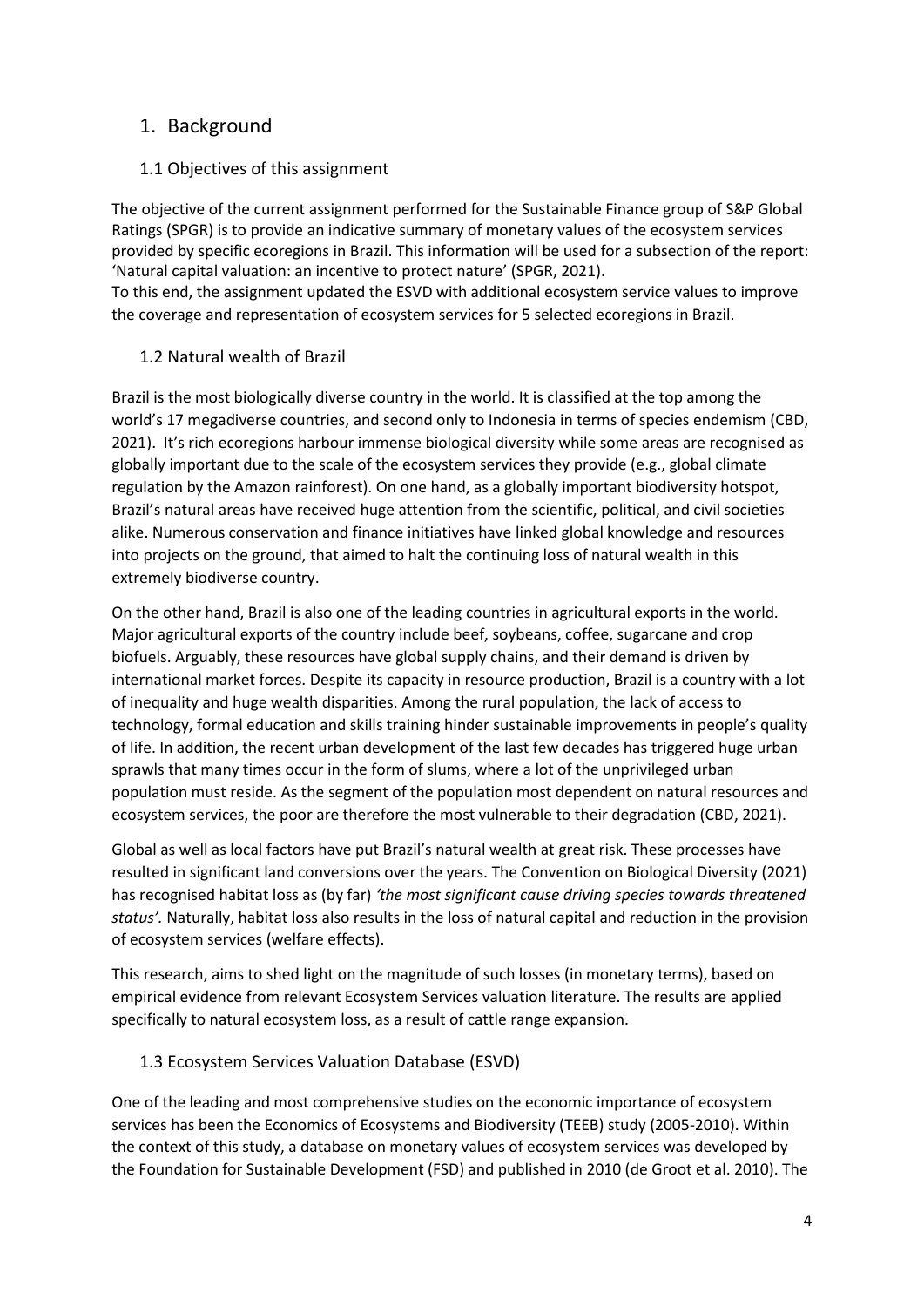rationale for developing this database was to provide information on the economic benefits of biodiversity conservation, the costs of loss of biodiversity and the costs of in-action to halt biodiversity loss.

After the release of the TEEB Valuation Database the authors continued to develop the database under the name "Ecosystem Services Valuation Database" (ESVD) – see de Groot et al (2012). With financial support from the UK Department for Environment, Food and Rural Affairs (Defra) in 2019, the FAO in 2020 and 2021, and the Dutch Ministry of Agriculture, Nature and Food Quality (LNV) in 2020, the content and structure of ESVD was significantly updated to include more than 5,400 value records distributed across all biomes, services, and geographic regions. The ESVD has been further updated under the FAO-SOFO assignment (contribution to the upcoming 'The State of the World's Forests' report, UNEP & FAO, in press) and as part of the research for the paper 'Natural Capital Valuation: An Incentive to Protect Nature' (SPGR, 2021), to include now almost 6,800 value records.

To our knowledge, ESVD is the largest publicly accessible database ecosystem services values. See [www.esvd.net](http://www.esvd.net/) and [www.esvd.info.](http://www.esvd.infot/)

# <span id="page-4-0"></span>2. Conceptual framework

# <span id="page-4-1"></span>2.1 Ecosystem Services

Many definitions of Ecosystem Services (ES) exist but in general it is agreed that ES are the direct and indirect contributions of ecosystems to human welfare. Similar to the discussion regarding the definition of ES, also many different classifications, or 'lists' exist, starting from Costanza et al. (1997) and Daily (1997) via the Millennium Ecosystem Assessment (MA, 2005), the TEEB study on The Economics of Ecosystems and Biodiversity (TEEB 2010), the Common International Classification of Ecosystem Services (CICES 2018), the NCP-list (IPBES, 2018) and most recent the SEEA-reference list (2021).

For this report we used the TEEB list as the main reference list, but we also include the CICES and SEEA classifications to improve compatibility.

In spite of the many bigger and smaller differences between the ES-definitions and lists, there is general agreement on the below three or four main types of ES:

- *Provisioning services* are the products or resources that can be harvested or extracted from ecosystems (e.g., food and raw materials);
- *Regulating services* are the benefits obtained from ecosystem processes that maintain environmental conditions beneficial to individuals and society (e.g., air quality, flood protection, biological control)
- *Habitat services* are the benefits of ecosystems providing space (habitat) for biodiversity protection and gene-pool maintenance (in-situ conservation of valuable genetic material). Some lists, like CICES, combine Regulating and Habitat services into one category.
- *Cultural services* are the experiential and intangible benefits related to the perceived or actual qualities of ecosystems, i.e. the non-material benefits from spiritual enrichment, cognitive development, reflection, recreation and aesthetic experiences, including the appreciation of the existence of diverse species).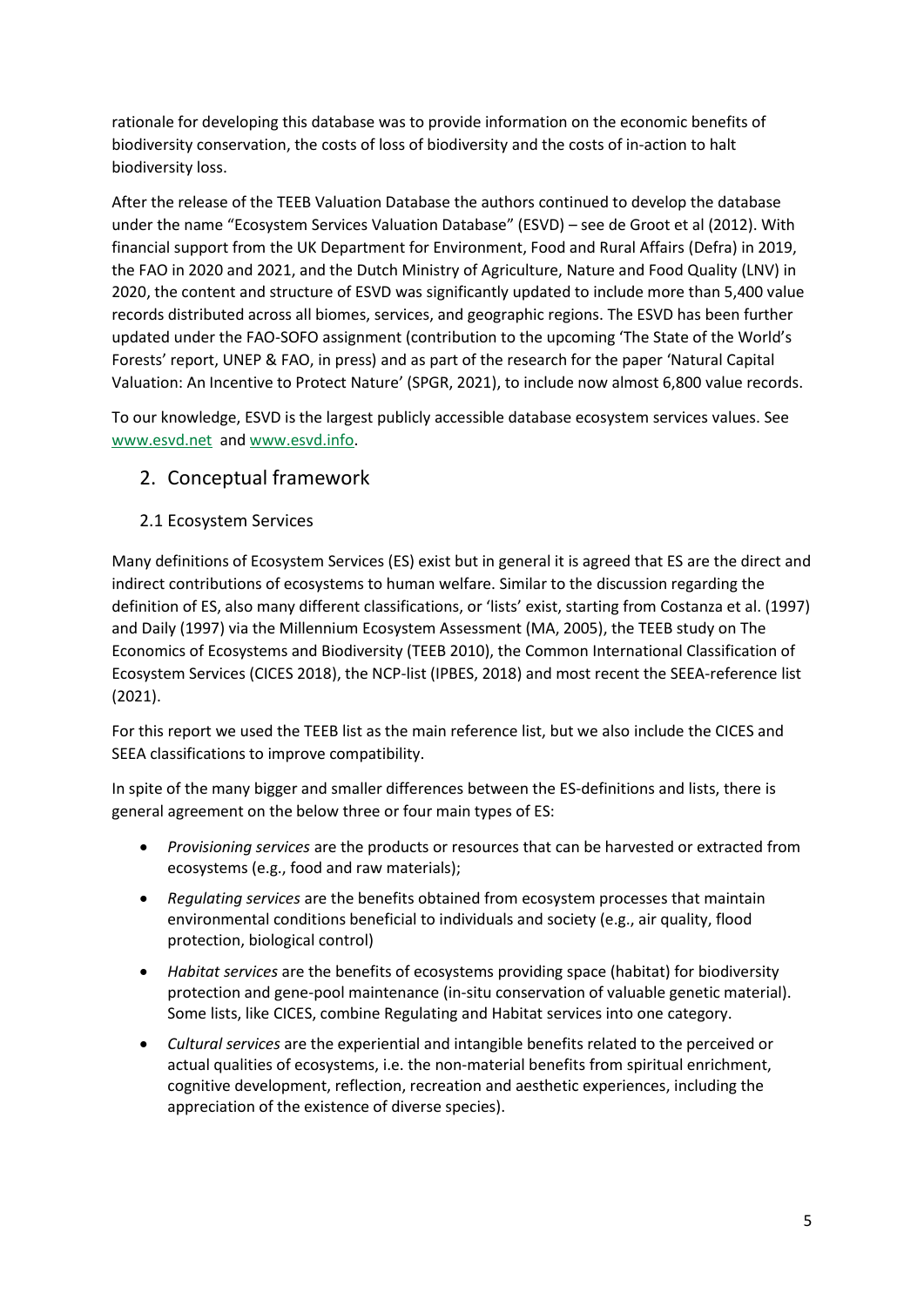#### <span id="page-5-0"></span>2.2 Economic value

*Economic value* is a measure of the welfare that humans and societies gain from the production and consumption of goods and services. It is the quantified net benefit that humans and societies derive from a good or service, whether or not there is a market and monetary transaction for the good or service. *Economic value* is distinct from *economic activity* (also known as financial or exchange value), which is a measure of cash flows and is observed in markets. While *economic activity* from market transactions is often used to calculate *economic value*, *economic activity* is not in and of itself a measure of human benefit.

The economic value of ecosystem services can be measured by the concept of *Total Economic Value* (TEV). TEV is used to describe the comprehensive set of utilitarian values derived from a natural resource (Pearce and Turner, 1990). It is useful for identifying the different types of value that may be derived from an ecosystem. TEV comprises use values and non-use values.

Use values are the benefits derived from physical use of the resource. Direct use values may derive from on-site extraction of resources (e.g., plants, animals) or non-consumptive activities (e.g., recreation). Indirect use values are derived from off-site services or other processes that are impacted by the resource (e.g., flood protection, climate regulation). Option value is the value that people place on maintaining the option to use a resource in the future (e.g., the option to extract resources in the future).

Non-use values are derived from the knowledge that an ecosystem is maintained without regard for any current or future personal use. Non-use values may be related to altruism (maintaining an ecosystem for use by others), bequest (for future generations) and existence (preservation unrelated to any use) motivations. The constituent values of TEV are represented in Figure 1. It should be noted that the "total" in Total Economic Value refers to the inclusion of all components of utilitarian value rather than the sum of all value derived from a resource − i.e., the TEV framework can be used to assess marginal changes in value as well as total and average values.



<span id="page-5-2"></span>Figure 1: Components of Total Economic Value  $\epsilon$  or  $\epsilon$  for  $\epsilon$ 

# <span id="page-5-1"></span>3. Methods

For this data update, specific ecoregions of focus were defined based on existing information regarding the locations where land conversion had taken place, as a result of cattle range expansion. These are distinct systems with their own ecological characteristics. The identified ecoregions of interest are: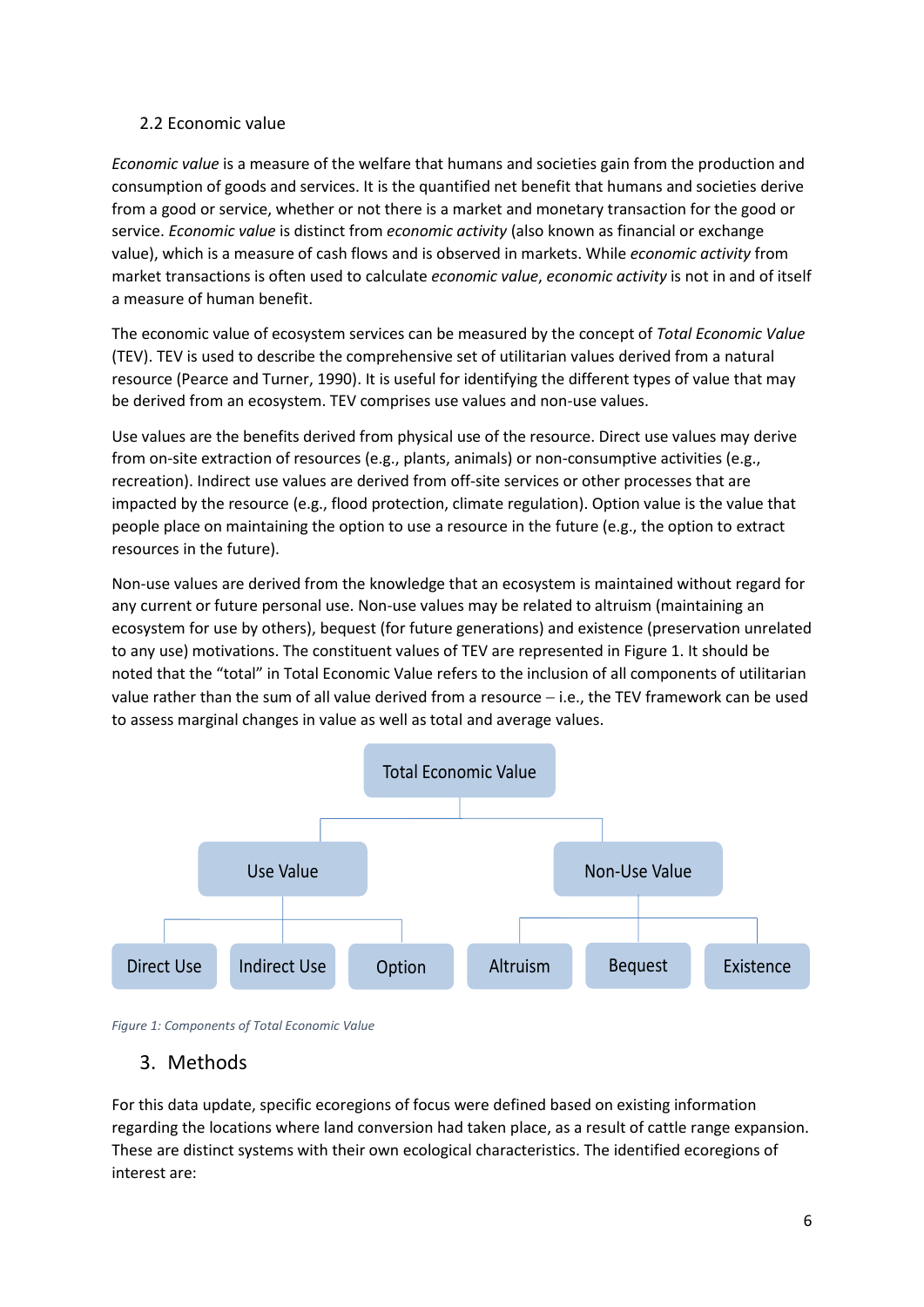- ➢ Amazon rainforest: The amazon rainforest is one of the most biodiverse areas in the world with immense contributions to human welfare. The services provided of the amazon rainforest are considered as globally important (e.g. biodiversity preservation, global climate regulation) as well as critical for the national economy at various scales. The Amazon Biome, is defined as the area covered predominantly by dense moist tropical forest, with relatively small inclusions of several other types of vegetation (WWF, 2020). It covers an area of 7 million km2 and is the largest rainforest on earth stretching over nine countries: Brazil, Colombia, Peru, Venezuela, Ecuador, Bolivia, Guyana, Surinam, and French Guyana.15 About 60% of the Amazon rainforest lies in Brazil.
- ➢ Atlantic rainforest: The Atlantic rainforest is a moist tropical forest stretching from the north-eastern to the southern regions of Brazil and northern Argentina and southeastern Paraguay. In the north-eastern part of Brazil, it occupies a thin coastal strip not exceeding 40 miles in width, while in the south it extends from the coast to as far as 200 miles inland (Nature Conservancy, 2021). Only a small fraction (around 15%) of the original area covered by Atlantic rainforest has not been converted, compared to 500 years ago. Despite severe degradation, it is still a system that harbours biological diversity of global importance. Furthermore, it provides essential ecosystem services to human settlements situated along the Atlantic coast of Brazil.
- $\triangleright$  Pantanal: The Pantanal is a tropical, freshwater wetland of close to 140,000 km2 in area located primarily in the Central-West of Brazil. The Pantanal is characterized by a varied patchwork of vegetative cover, in part due to variation in the annual and pluriannual flood cycles (Seidl, 2000). The Pantanal as an ecological region, is a mosaic of different ecosystems that includes forested wetlands, flooded grasslands, rivers, lakes, swamps and floodplains as well as forests and savannahs on dry land. However, the most important ecological feature in the Pantanal region is the water regime. This regime can render up to 70% of the Pantanal largely inaccessible to earth-borne creatures for as much as 6 months of the year because of inundation with flood waters (Seidl & Moraes, 2000).
- $\triangleright$  Cerrado: The Cerrado is a vast tropical savanna of Brazil and the largest savanna region in South America (WWF, 2020). Cerrado is the second biggest Brazilian biome and encompasses 2036,448 km2 (23.92% of the country's land area), it is a vast dry and hot savanna ecoregion, and hosts a wide variety of species. It has been recognised as the richest savanna in the world in terms of biodiversity. Unsustainable agricultural practices such as the expansion of soy croplands and cattle ranges, pose a serious threat to the long-term conservation of this important ecoregion.
- $\triangleright$  Caatinga: Caatinga is a xeric shrubland and thorn forest, which consists primarily of small, thorny trees that shed their leaves seasonally. Cacti, thick-stemmed plants, thorny brush, and arid-adapted grasses make up the ground layer. Many annual plants grow, flower, and die during the brief rainy season (UNESCO, 2021). It is a natural region particularly rich in flora diversity that lies in the hinterland of north-eastern Brazil. Caatinga extends over 900,000 km2 and encompasses part of the areas of 10 Brazilian states (da Silva et al, 2020). This ecoregion has been historically threatened by chronic anthropogenic disturbances. In addition, due to desertification effect, climate change is expected to further aggravate the impacts of these disturbances on biodiversity, particularly endemic plants (Silva et al, 2019).

The methods used for this assignment follow the approach developed for updating the ESVD described in de Groot et al. (2020) with some modifications to focus on valuation studies for target ecosystem types and geographic locations.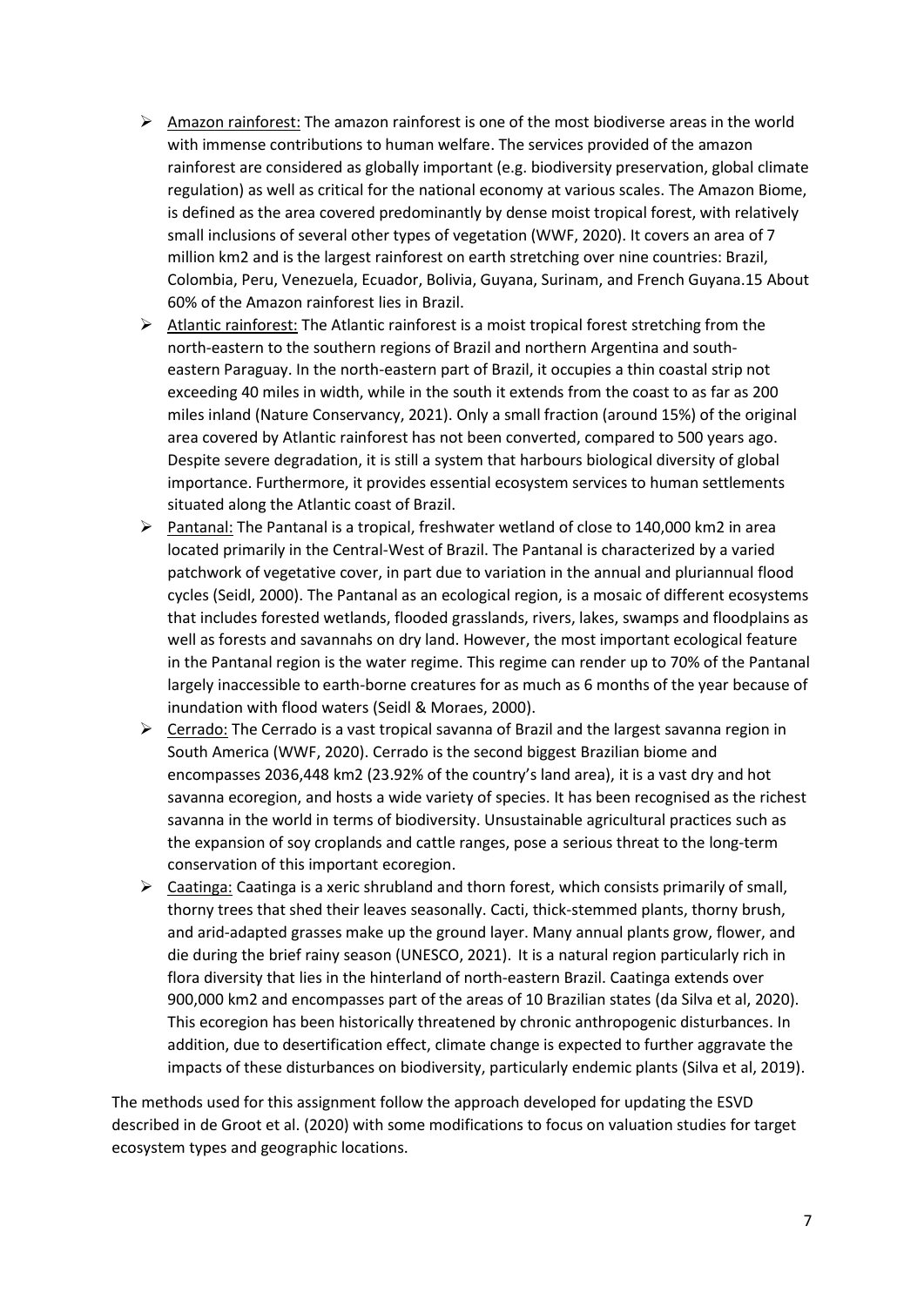#### <span id="page-7-0"></span>3.1 Study retrieval

#### a) Literature search

The first step in the methodological process is the literature search through multiple channels to identify potentially relevant ecosystem service valuation studies. For this update, we sought available studies related to the economic valuation of environmental goods and services focused on specific ecosystem types in Brazil. A priority was given to peer-reviewed studies conducted by qualified authors within the relevant field.

The majority of the studies examined were published in peer reviewed journals. It must be highlighted that we have mainly focused on original articles providing new data to avoid double counting. However, a few studies that used secondary data were also included because they dealt with specific biomes of interest, for which primary valuation literature appears to be scarce (e.g. the Pantanal). In addition, some economic valuation studies of interest to this project have been identified in the ESVD repository and have been included in this update to provide a comprehensive overview on the value of natural capital in Brazil. Finally, a few studies published in Portuguese were retrieved from Brazilian journals.

The search strategy was conducted online using keywords related to the economic valuation of environmental goods and services focused on related ecosystems. The search terms used included two main components: economic valuation and the type of nature or service. Specific terms for economic valuation category were: value; valuation; economic value; stated preferences; contingent valuation; choice experiment; stated choice; willingness to pay. Terms according to the type nature or service were: ecosystem; ecosystem services; tropical rainforest; Atlantic rainforest; Caatinga; Cerrado; Pantanal; forest valuation; Wetland forested; Woodland & Shrubland; Grassland. Finally, to restrict the search results only for Brazil, a geographically oriented keyword was included (e.g. 'Brazil', 'Brazilian').

b) Criteria for screening valuation studies.

The purpose of this step is to screen the collected studies to ensure that they provide relevant useable data that can be entered into the ESVD. The studies collected for the meta-analysis consists of monetary value assessments. On many occasions multiple value estimates are taken from single studies if they represent different services, values or geographic locations. The criteria applied for identifying relevant studies include publication type (priority to peer reviewed studies); geographic location (focus on Brazil); Biome and ecosystem (focus on biomes of interest); valuation metric (limited to monetary metrics); valuation method (focus mainly on primary valuation methods whenever possible).

c) Bibliographic database of studies.

Based on their abstract, all studies considered as relevant were downloaded and included in the ESVD repository. An additional screening process was conducted to decide if they had to be included or not in the final database. The downloaded studies were saved in the ESVD repository and in a Google Drive folder with sub-folders for each biome. The collected studies were saved using the file name format: Author - Year - Title. Moreover, all studies were stored using a reference management software to manage all the bibliographic data called Zotero<sup>1</sup>.

<sup>1</sup> <https://www.zotero.org/groups/2923630/esvd/library>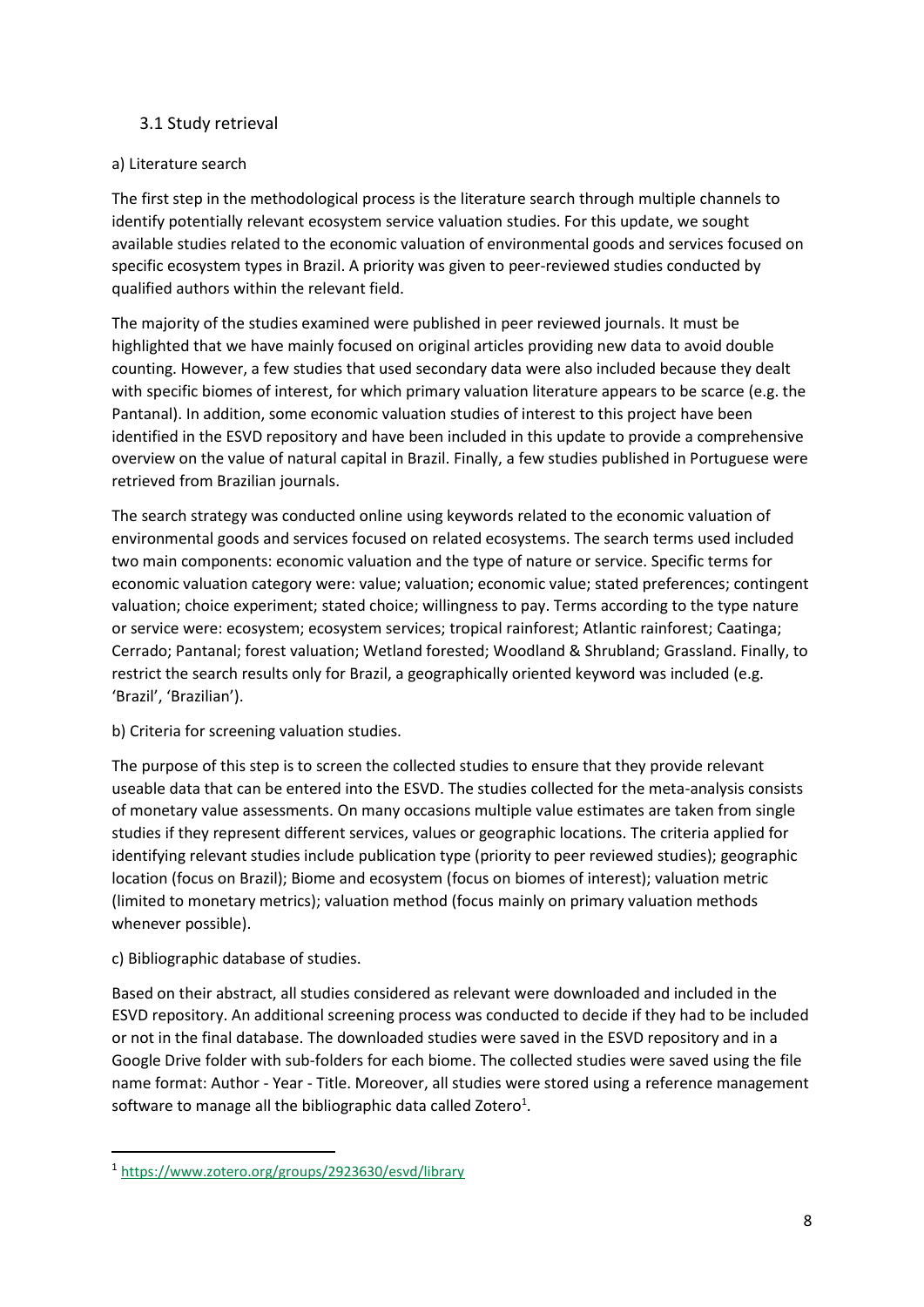#### <span id="page-8-0"></span>3.2 Database structure

- a) General structure. The ESVD organises data in 106 columns with information on among others: bibliographic details; study site; biome; ecosystem service; valuation method; valuation result in original units; standardised value; review status.
- b) Classification of ecosystem services. Ecosystem services are classified using the TEEB and CICES classifications. Recently, the SEEA classification has also been added using a conversion table linking the TEEB sub-service codes and SEEA service codes.
- c) Classification of biomes and ecosystems. Study sites are classified in the ESVD into 15 biomes and 84 ecosystem types. Study sites can comprise multiple biomes and ecosystems. During this update, several different biomes & ecosystems of the ESVD classification were linked to the predefined ecoregions of interest (Table 1), based on the system descriptions found in the analysed literature.

| <b>Ecoregion</b>    | <b>ESVD Biome</b>                            | <b>ESVD ecosystem</b>           |  |
|---------------------|----------------------------------------------|---------------------------------|--|
| Amazon rainforest   | <b>Tropical forests</b>                      | Tropical rain forest            |  |
| Atlantic rainforest | <b>Tropical forests</b>                      | Tropical rain forest            |  |
| Pantanal            | Inland wetlands                              | Wetlands, Forested (on alluvial |  |
|                     | Rivers & lakes                               | soils)                          |  |
|                     | <b>Tropical forests</b>                      | Swamps, marshes                 |  |
|                     | Grass-/Rangeland                             | Floodplains                     |  |
|                     |                                              | <b>Rivers</b>                   |  |
|                     |                                              | Lakes, freshwater               |  |
|                     |                                              | Tropical rain forest            |  |
|                     |                                              | Savanna                         |  |
| Cerrado             | Grass-/Rangeland                             | Savanna                         |  |
|                     | <b>Tropical forests</b>                      | Tropical dry forest             |  |
| Caatinga            | Mediterranean wood-&<br>Woodland & Shrubland |                                 |  |
|                     |                                              | shrubland                       |  |

<span id="page-8-2"></span>*Table 1: Correlation of ecoregions with the ESVD Biome & Ecosystem classification*

# <span id="page-8-1"></span>3.3 Data cleaning

The data is cleaned by the ESVD team. For this purpose, an R- script has been developed to identify possible errors in the ESVD. This script identifies inconsistencies, typos and values that fall outside of plausible ranges. For example, if the Biome of a value estimate is specified to be Tropical Forests, then the Ecosystem variable must come from the Tropical forest biome. In this manner, variable combinations are automatically checked, and potential inconsistencies are flagged. All flagged issues are subsequently checked and, where necessary, corrected by the ESVD team. The following variables and combinations were checked:

- 1. Biome and Ecosystem
- 2. Ecosystem service text and Ecosystem service code
- 3. Country and Continent
- 4. Currency and Country
- 5. Valuation methods
- 6. TEEB ecosystem service classification and CICES classification
- 7. Value year and Publishing year
- 8. Country and Latitude and Longitude.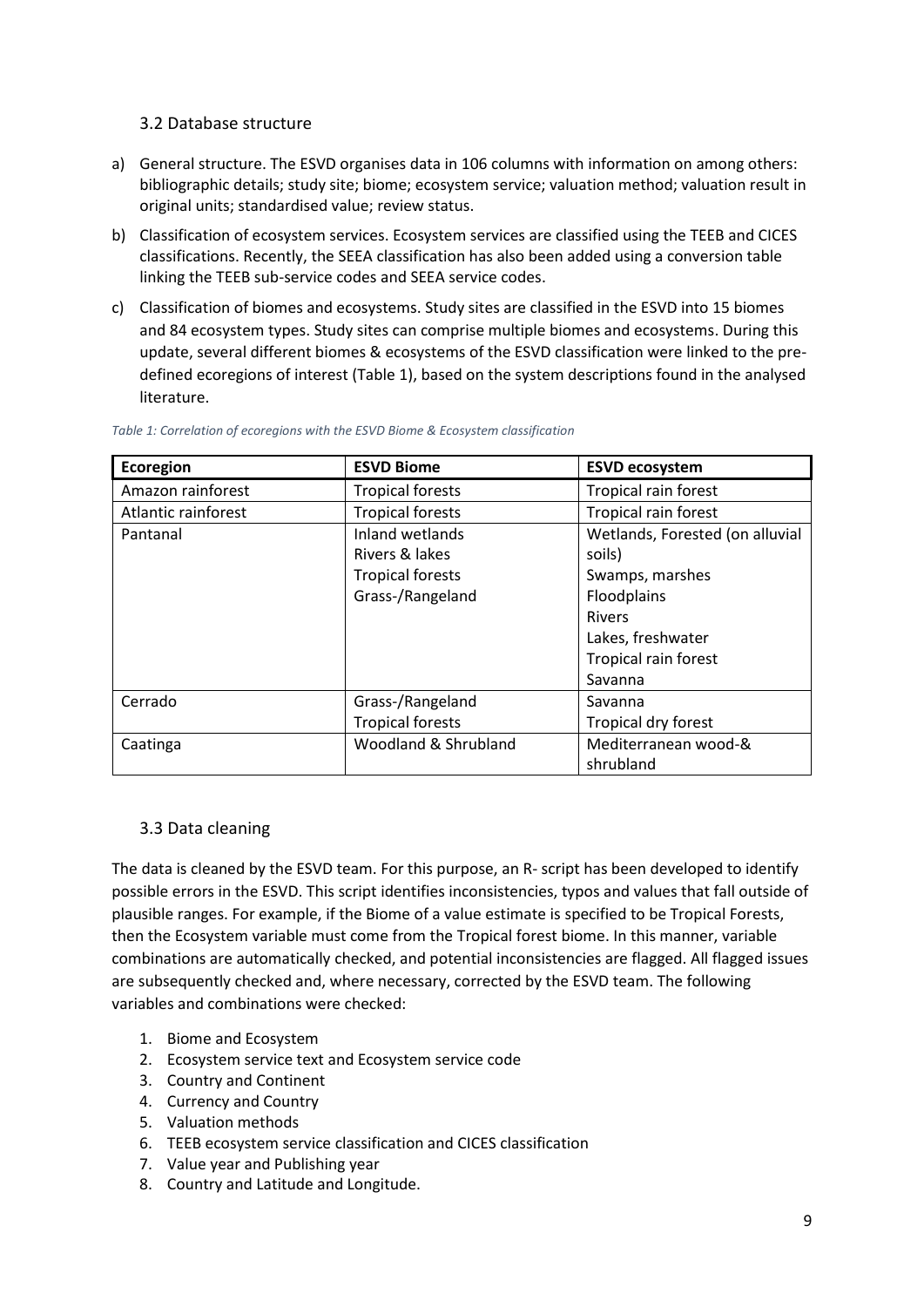# <span id="page-9-0"></span>3.4 Value standardization

To allow comparability and synthesis of value observations it is necessary to standardize estimated values to a common currency, year of value, spatial unit, temporal unit and beneficiary unit. In the ESVD the standard units are Int.\$ (i.e., USD adjusted for differences in purchasing power across countries), per hectare, per year for the total number of beneficiaries. The standardization process involves five steps to address each of these five dimensions: price level, currency, spatial unit, temporal unit, beneficiary unit.

#### a) Price level standardisation

Value estimates from primary valuation studies are reported at the general price level for a particular year, usually (but not always) the year in which the study was conducted. For example, a valuation study conducted in 2010 is likely to report values in the price level in that year. Inflation, however, causes general price levels in an economy to rise over time so that any given amount of money is worth less, in terms of the goods and services that it can purchase, over time. In order to compare value observations that were estimated in different years it is necessary to standardize values to a common price level year (i.e., accounting for differences in price levels over time). The selected base year for price levels in the ESVD is 2020.

This standardization can be made using available domestic price indices or GDP deflators that measure the annual rate of price change in an economy. GDP deflators were obtained from the World Bank World Development Indicators.<sup>2</sup>

The formula for the price level standardisation is:

 $V_{2020} = V_t (D_{2020} / D_t)$ 

where:

 $V_{2020}$  = value observation at 2020 price level

 $V_t$  = value observation at study year price level

 $D_{2020}$  = GDP deflator index for the base year 2020

 $D_t$  = GDP deflator index for the study year

# b) Currency standardisation

Value observations for ecosystem services may be reported in any currency. Primary valuation studies generally report values in the currency of the country in which the study site is located, or in US dollars (particularly if the results are intended for an international audience), or possibly in a third currency. To compare and synthesize value observations, it is necessary to convert all values to the same currency. The selected common currency for the ESVD is the International dollar (Int\$), which represents the value of the US dollar in the United States in terms of purchasing power. Converting other currencies to Int\$ involves using purchasing power parity adjusted exchange rates, which are

<sup>2</sup> <http://datatopics.worldbank.org/world-development-indicators/>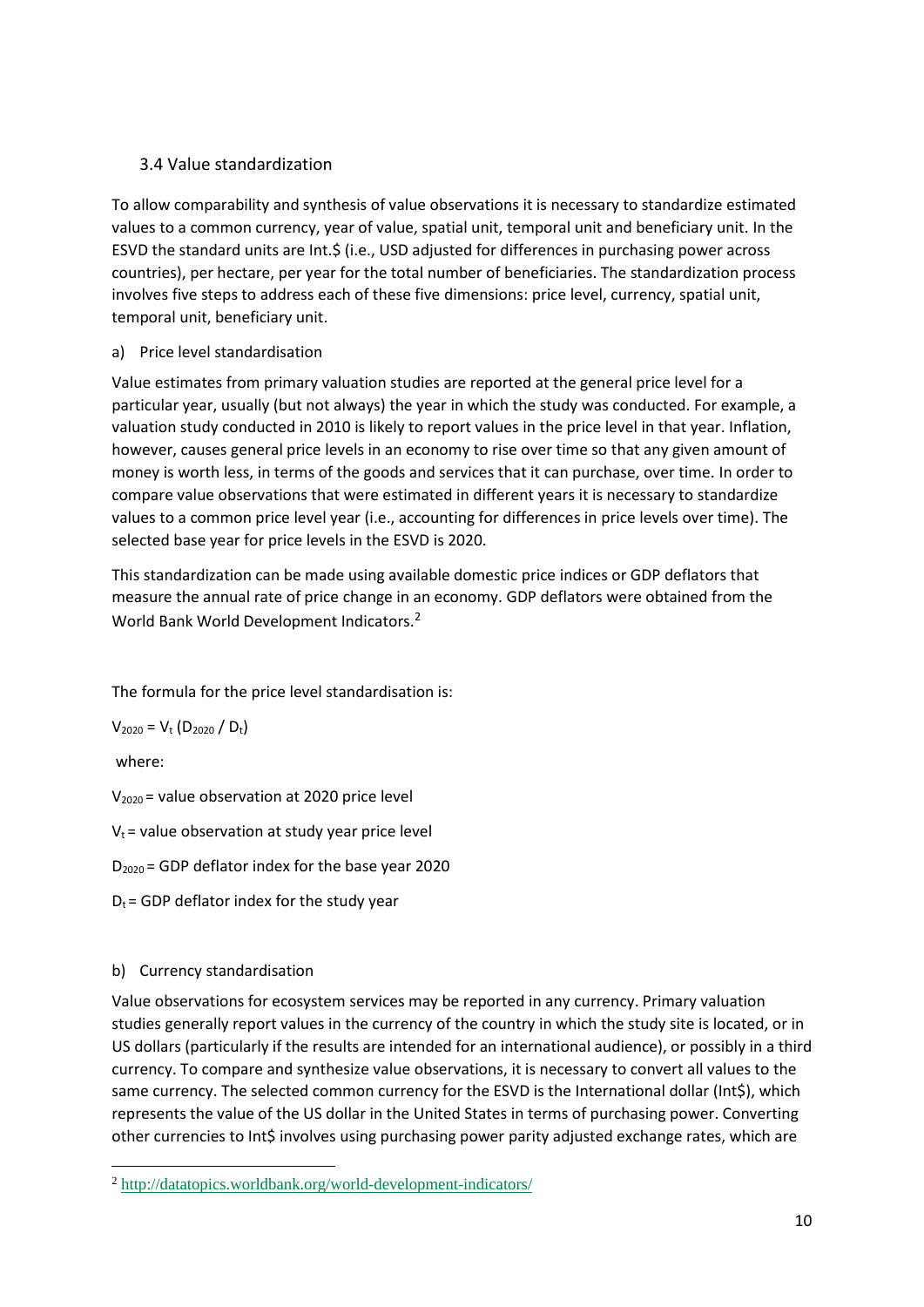available from the World Bank World Development Indicators. Value observations used in this analysis were mostly reported either in US Dollars (\$) or Brazilian Reals (R\$).

The formula for this adjustment is:

 $V_{\text{IntS}} = V_{\text{LC}} \times FX_{\text{PPP}}$ 

where:

 $V_{ins}$  = value observation in Int\$

 $V_{LC}$  = value observation in local currency

FX<sub>PPP</sub> = purchasing power parity adjusted exchange rate between the local currency and the USD

In cases where a value observation has already been converted into a second currency (often USD) using a standard market exchange rate, it is necessary to adjust this reported value to reflect differences in purchasing power. This involves converting the value reported in USD back into the local currency using the market exchange rate (ideally the rate that was used by the analyst for the primary study) and then converting it into Int\$ using a PPP adjusted exchange rate.

c) Spatial unit standardisation

Value observations can be reported for different spatial dimensions of the ecosystem that provides the service, primarily either per unit area of the ecosystem (e.g. value/hectare of forest), per unit length of the ecosystem (e.g. value/km of river or shoreline) or for the total spatial extent of the ecosystem.

Values that are reported per unit of area can use multiple different areal units (e.g.  $m^2$ , hectares,  $km<sup>2</sup>$ , acres etc.). In order to compare and synthesise value observations it is necessary to standardise values to the same spatial units. The selected common unit of area for the ESVD is one hectare since this was used in previous versions of the ESVD and also widely used in other value databases and publications. Converting values reported in other areal units involves multiplying them by an appropriate conversion factor (see Table 2).

| <b>Areal Unit</b> | Conversion factor to hectares |
|-------------------|-------------------------------|
| Square feet       | 107,640                       |
| Square meters     | 10,000                        |
| Acres             | 2.471                         |
| Square kilometers | 0.01                          |
| Square miles      | 0.003861                      |

<span id="page-10-0"></span>

| Table 2: Conversion factors for areal units to hectares |  |
|---------------------------------------------------------|--|
|---------------------------------------------------------|--|

Values that are reported per unit of length of the ecosystem can use multiple different units (e.g. feet, meters, kilometers, miles etc.). In order to compare and synthesize value observations it is necessary to standardize values to the same unit of length. The selected common unit of length for the ESVD is one kilometer since this is used in previous versions of the ESVD and also widely used in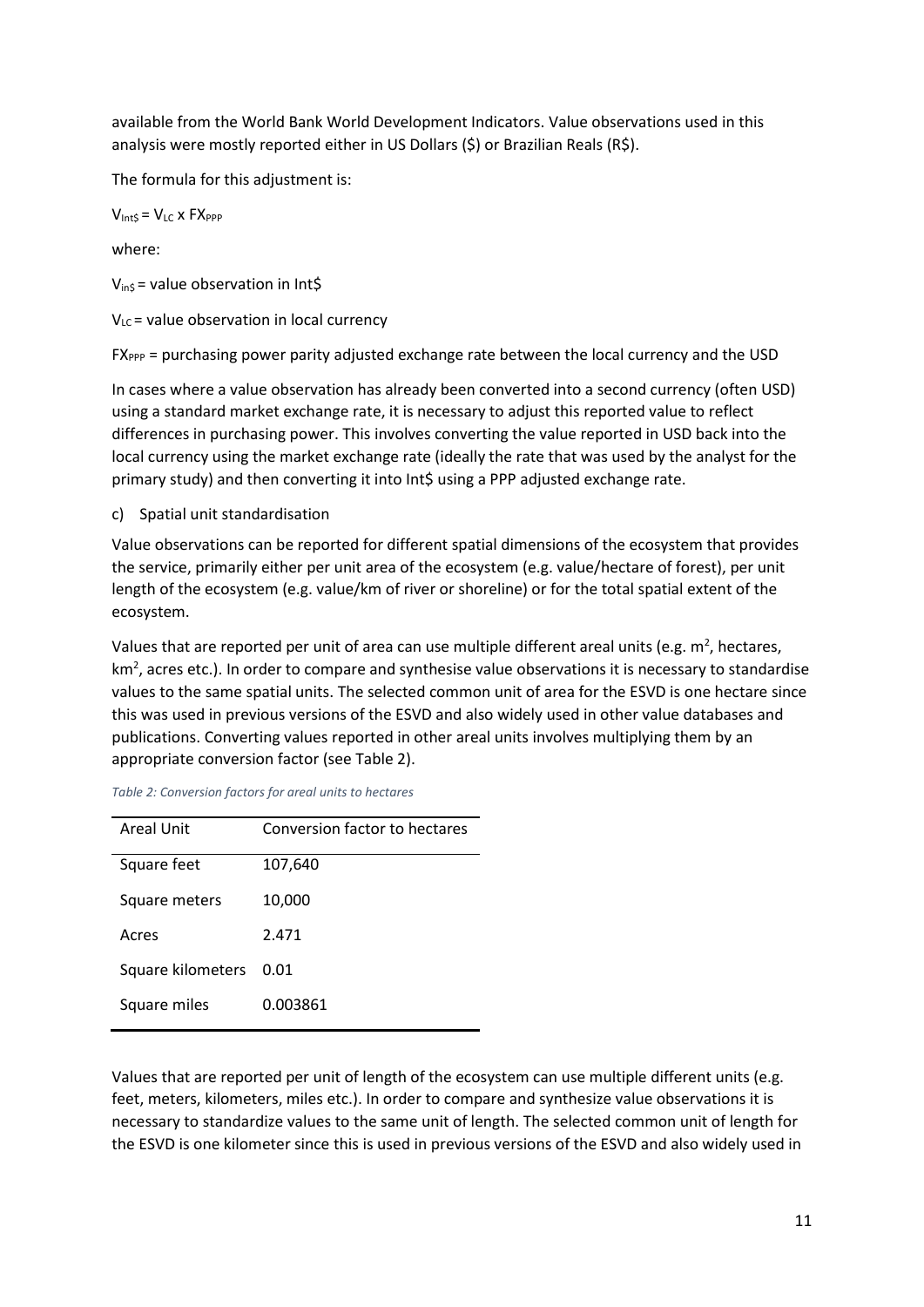other value databases and publications. Converting values reported in other units of length involves multiplying them by an appropriate conversion factor (see Table 3).

|        | Areal Unit Conversion factor to km |
|--------|------------------------------------|
| Feet   | 3,280.8                            |
| Meters | 1,000                              |
| Miles  | 0.6214                             |

<span id="page-11-1"></span>*Table 3: Conversion factors for units of length to kilometers*

Values that are reported for the total spatial extent of the ecosystem need to be converted to per hectare terms by dividing by the ecosystem area (in hectares).

#### d) Temporal unit standardisation

Value observations can be reported for multiple different periods of time (e.g. per visit, day, week, month, year, or a period of multiple years). In order to compare and synthesise value observations it is necessary to standardise values to the same unit of time. The selected common unit of time for the ESVD is one year since this is used in previous versions of the ESVD and also widely used in other value databases and publications.

Values reported as present values over a specified period of time period should be converted to annual values using the discount rates quoted in the study. If no discount rate is quoted an appropriate local discount rate should be identified, e.g. through an online search.

#### e) Beneficiary standardisation

Value observations can be reported for multiple different units of beneficiary (e.g. per visitor, person, household, or for the total number of beneficiaries of the ecosystem service). In order to compare and synthesise value observations it is necessary to standardise values to the same specification of beneficiary. The selected common specification for the ESVD is the total population of beneficiaries. This can also be described as the 'market size' or 'economic constituency' for the ecosystem service in question.

For value observations reported per visitor it is necessary to multiple by the total number of visitors, which would ideally be reported in the study. Similarly, for value observations reported per person or per household it is necessary to multiple by the total number of people or households that benefit from the ecosystem service, which again would ideally be reported in the study. In cases where the study does not report the relevant number of beneficiaries over which to aggregate, secondary sources may be used.

# <span id="page-11-0"></span>3.5 Calculation and validation of Summary values

Standardized values are summarized for each ecosystem service and biome type. For each combination of ES and biome the mean value and number of value estimates are reported (see Table 4, section 5.2). To avoid the influence of some extreme valuations on the summary statistics, we excluded all outliers for each combination of ES and biome type. We then investigated the estimated mean values for plausibility. For some mean value that we judged as not meeting our expectations, we made manual checks and validations. Therefore, we investigated the distributions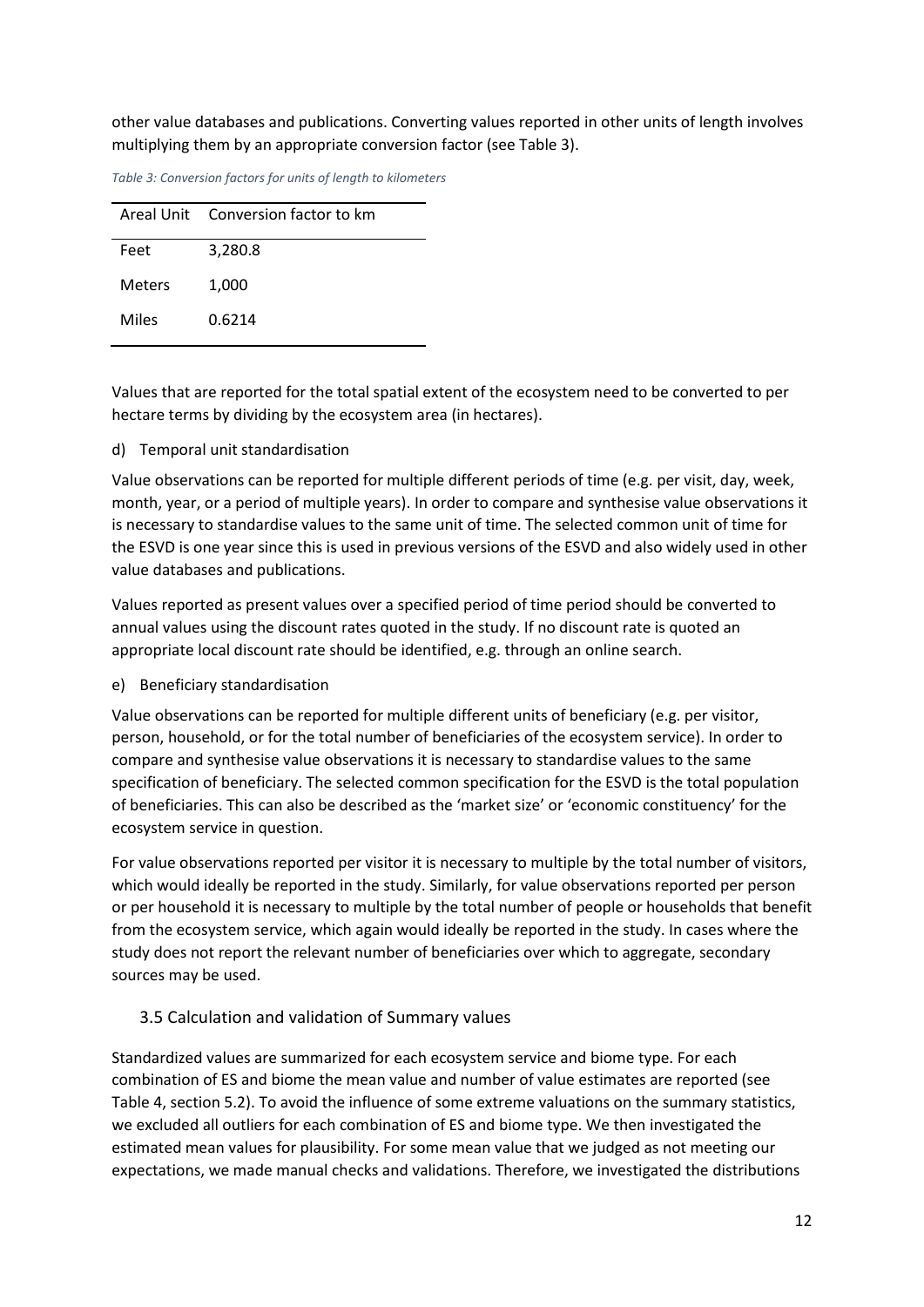of the values of the individual combination of ES and biome type. We then re-visited the primary valuation studies if value estimates seemed suspicious. Based on our findings, some manual adjustments were made for very few mean value estimates, such as overruling the automated outlier exclusion rule (by excluding additional values). We also deleted three mean values for specific combinations of ES and forest type as the mean values seemed unplausible and as they were based only on very few valuations. It is important to point out that for the calculation of summary values, the following records were not considered:

- 1. Records referring to a combination of biomes and/or services
- 2. Estimates produced with Value Transfer method

As a result, only a portion of the records collected were suitable for calculating summary mean values (see Results, section 5.2).

- <span id="page-12-0"></span>4. Results
- <span id="page-12-1"></span>4.1 Description of data update

Prior to this update, the ESVD contained 156 value records for Brazil. At the end of it, the total number of relevant records rose to 451 (i.e., 295 records were added). From the total number of records, 62 were excluded as they referred to biomes which were outside the scope of this project (e.g. records on cultivated areas and mangroves). Thus, the final number of records that were used for further analysis was 389. Please note that in the descriptive overview, the information for Pantanal is provided aggregated for all the relevant biomes, but the same could not be done for the summary statistics due to methodological constrains (i.e. only values with 1 biome & 1 service are included in the summary statistics, see section 4.5).



*Figure 2: Number of records per biome*

The majority of these records are on Tropical forest (286), which was expected considering the huge interest of ES experts towards the Amazon rainforest (Figure 2). The Atlantic rainforest has also been studied extensively, as it makes up a significant portion of the Tropical forest values (≈135).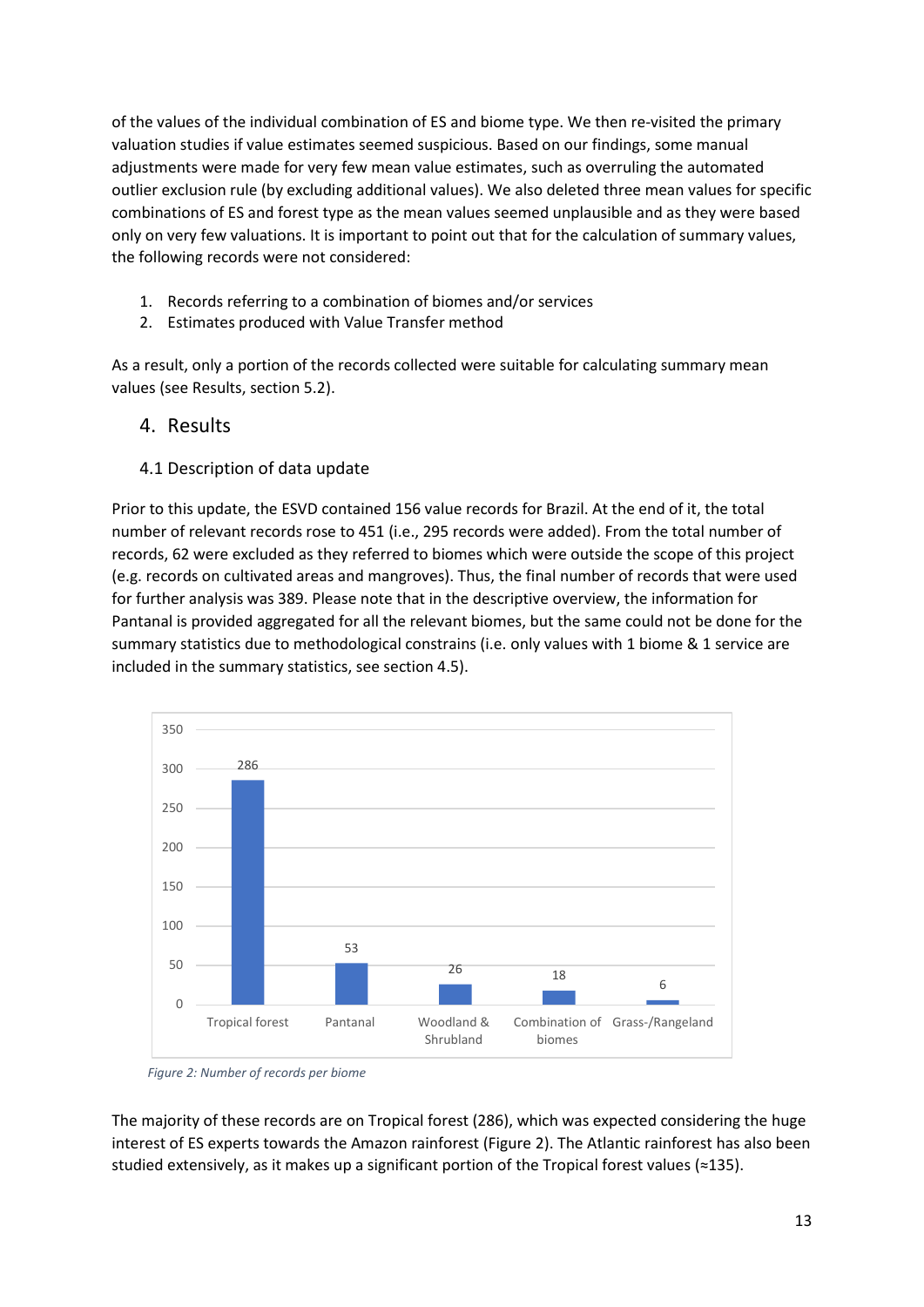Following, the ecoregion with the most records is the Pantanal (translates to several biome types in the ESVD classification) with 53 recorded values. For Woodland & Shrubland (Caatinga), there are 26 values while 18 values referred to a combination of biomes. It is worth mentioning here that most (14) of the values on combined biomes refer to study sites covered by a mix of tropical forest with Cerrado (savanna). Finally, only 6 value records could be linked exclusively to Grass-/Rangeland (Cerrado).

Naturally, in terms of studies analysed, Tropical forest were again at the top (Figure 3). In total, 23 studies on Tropical forest were analysed. For the other biomes, the studies analysed during this update were fewer. More specifically, there were 4 studies for both the Pantanal and Grass- /Rangeland (Cerrado), while for Woodland & Shrubland (Caatinga) 3 studies were analysed (same as for Combination of biomes).



*Figure 3: Number of studies per biome*

Regarding the distribution of value records over the different ecosystem services, Pollination has the biggest share with 82 values (Figure 4). This reflects the significance of natural ecosystems to agriculture, a sector of pivotal importance to Brazil's national economy. Following pollination, the ESs with the most value records are Raw materials and Existence, bequest values (both with 57 values). On one hand, this indicates the contributions of natural ecosystems in the provision of resources, both at a commercial level from industries (e.g. timber in forestry) as well as at a subsistence level (e.g. fuelwood from rural populations). On the other hand, from this research it has been revealed that non-use values are crucial for Brazil's natural capital. This is represented by the research emphasis towards the estimation of the existence values attributed to the Amazon rainforest (mainly), by people living in countries other than Brazil. Furthermore, many of the values were estimated for a combination of different ES (42), which is quite common in ES valuation research. Moreover, there are several estimates related with climate regulation services (30). The latter highlights how natural ecosystems can aid in climate change mitigation (at a global level), but also generate alternative income streams for landowners through carbon credits (at a local level). Finally, other ES that are strongly represented in the dataset are Genetic resources, which reflects the biological richness of Brazil's natural world, and Waste treatment attributed to the capacity of ecosystems to regulate the quality of critical resources, such as water (both these services have 28 values).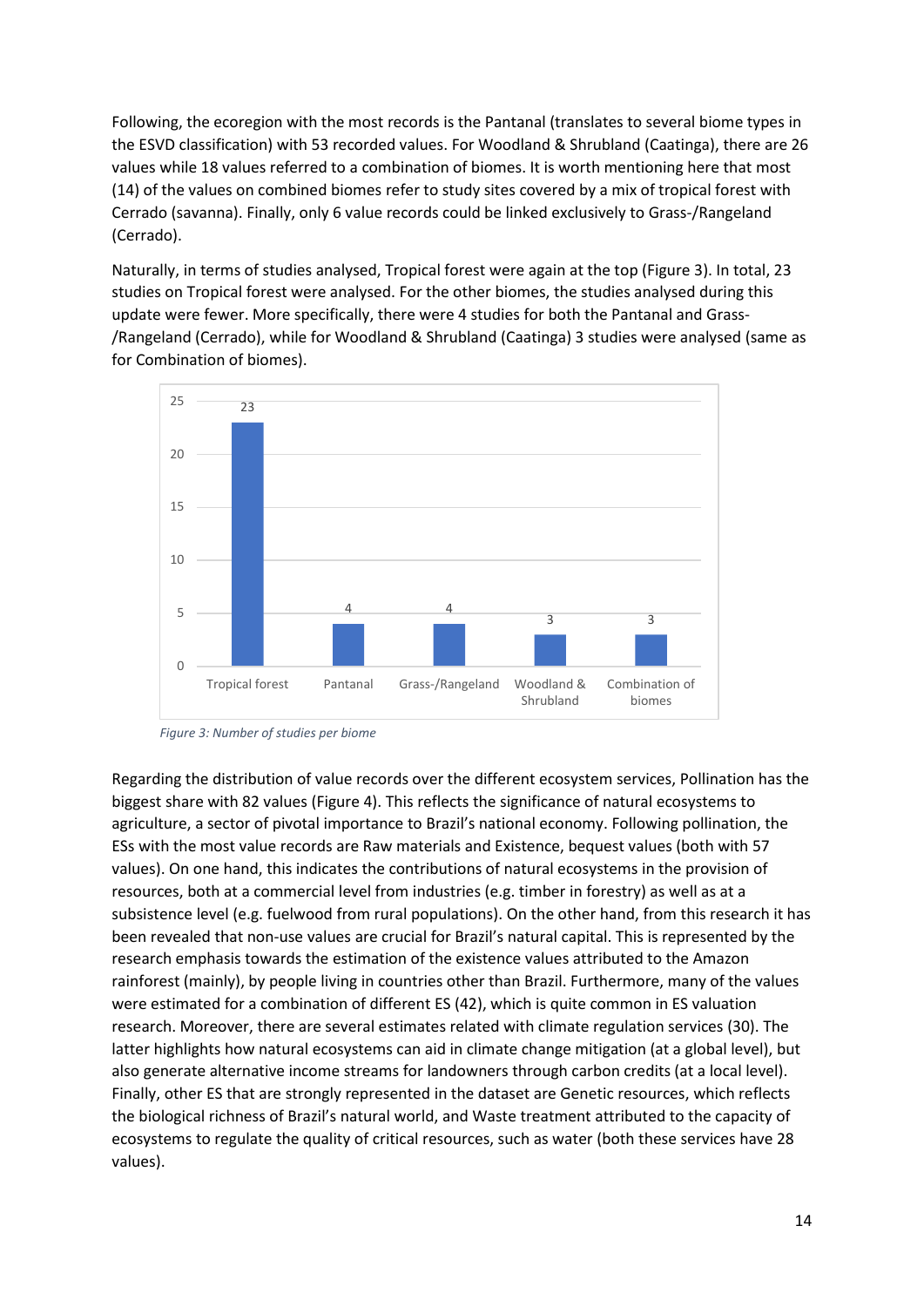

<span id="page-14-0"></span>*Figure 4: Number of records per ecosystem service*

In terms of methodological approach, most of the value records (88) were estimated with the Production Function method (Figure 5). This is explained by the strong influence of natural ecosystem functions on important economic sectors, such as agriculture. Contingent Valuation (57) has extensively been used to estimate welfare benefits provided by Brazil's ecosystems, which is linked to the importance of non-use values mentioned earlier. Besides that, estimates calculated with Damage Cost Avoided make up a significant portion of the dataset (53), most of them being related to the capacity of natural ecosystems to reduce the costs for water treatment (regulating services). Finally, the combination of valuation methods is frequently used (50), followed by Market Prices (48).



<span id="page-14-1"></span>*Figure 5: Number of records per valuation method*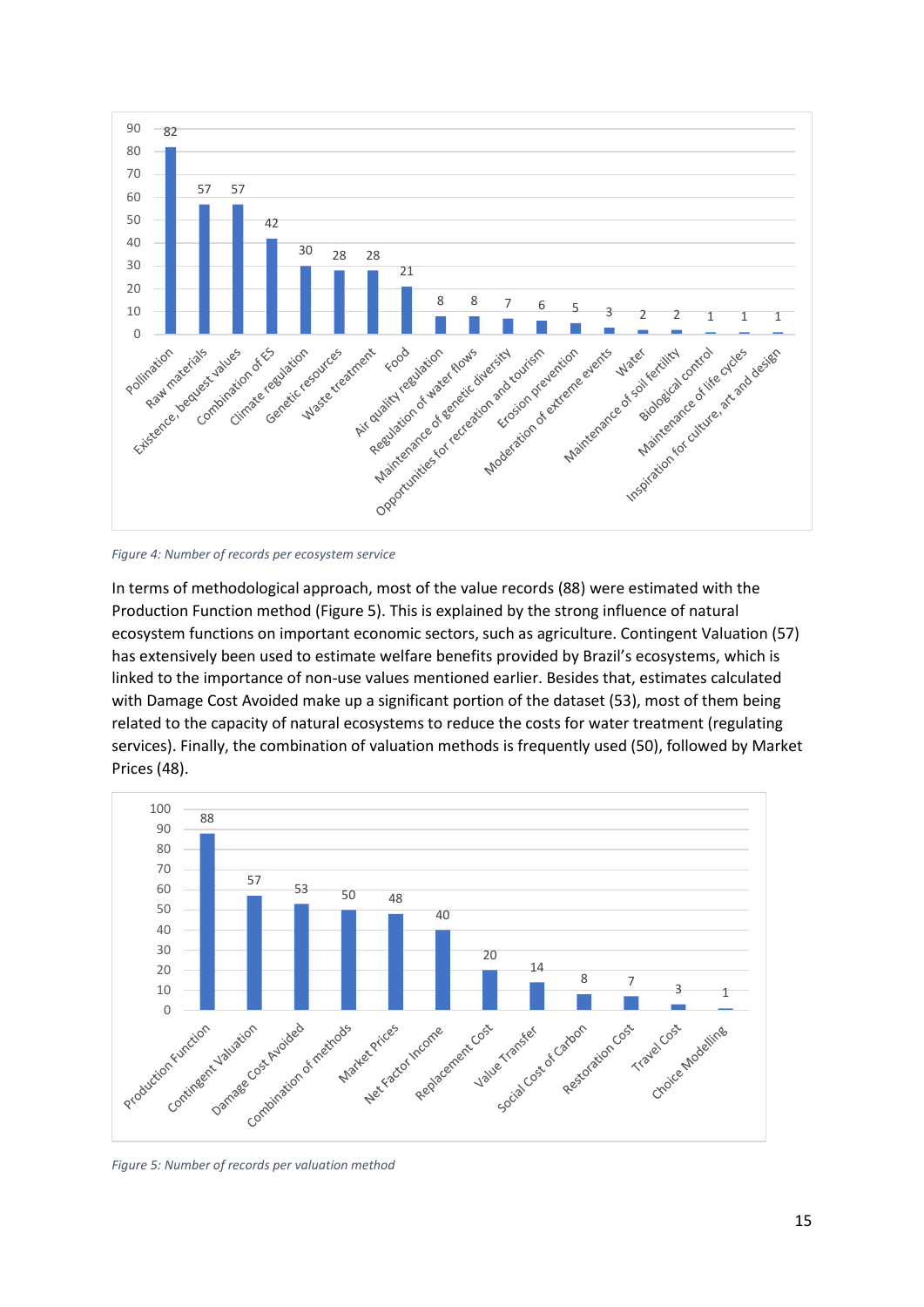#### <span id="page-15-0"></span>4.2 Summary of annual values

From the total number of records collected, 287 were excluded from the calculation of annual values. Thus, the final number of records included in the summary value table is 164. Seven records were automatically excluded by the outlier exclusion filter and 2 records were manually excluded due to methodological considerations and suspicious value estimates. The remaining excluded records were either on a combination of biomes (and/or services) or they were estimated using Value Transfer.

Table 4 gives the average monetary value per ES for each biome type. Note that an empty cell does not necessarily mean that the biome type does not provide that service, but rather that insufficient value records were available to calculate an average value.

From Table 4, it can be derived that there is high variation in the values of ecosystem services across biome types. In addition, it can be observed that most available values are on Tropical forests which to a certain degree, also explains the disproportionate variation in sum biome values (as well individual ES values for the different biomes of interest). For Tropical forests, the values show a similar variation across different ES, with Climate regulation making up 60% of the estimated total biome value. Other ESs with comparatively higher values are Genetic resources, Waste treatment (primarily for water purification), Maintenance of genetic diversity and Pollination (primarily for crop pollination). It can also be argued that there are significant welfare benefits provided by the Regulating services of Tropical forests in the country. From this preliminary study, using 124 individual value points, the total value for a representative hectare of Tropical in Brazil, was estimated to be **4741** Int\$2020/ha/year. Finally, it is concluded that further research is required on the remaining biomes of interest in order to gain meaningful insights about the welfare benefits that these systems provide to society.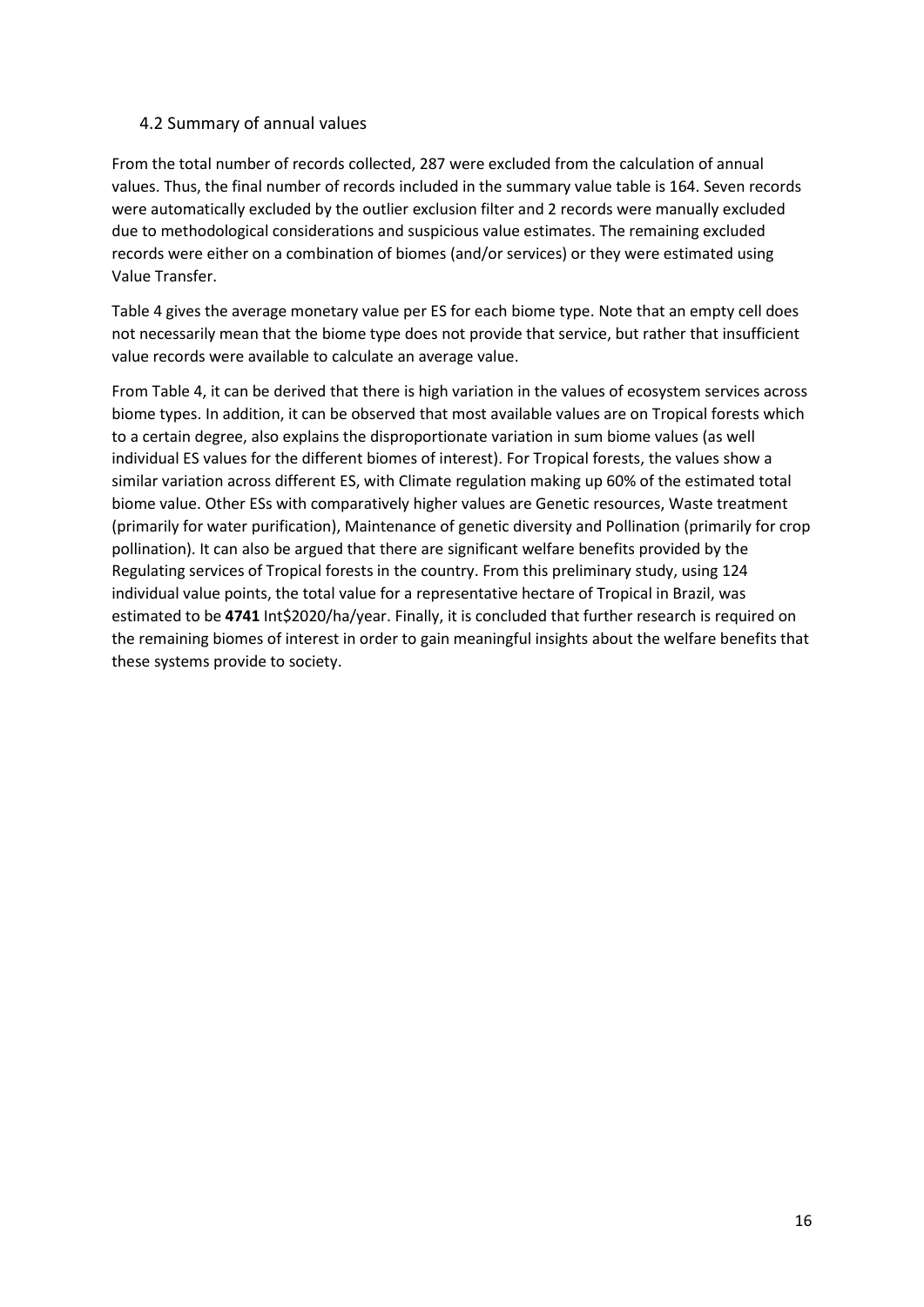| Ecosystem services / biomes                 | Inland<br>wetlands              | Rivers &<br>lakes | Tropical<br>forests | Woodland &<br>Shrubland | Grass-<br>/rangeland |
|---------------------------------------------|---------------------------------|-------------------|---------------------|-------------------------|----------------------|
| Food                                        |                                 |                   | 6<br>(1)            |                         |                      |
| Water                                       |                                 | 378<br>(1)        |                     |                         |                      |
| Raw materials                               | $\overline{\mathbf{4}}$<br>(32) |                   | 96<br>(19)          |                         |                      |
| Genetic resources                           |                                 |                   | 554<br>(4)          |                         |                      |
| Medicinal resources                         |                                 |                   |                     |                         |                      |
| Ornamental resources                        |                                 |                   |                     |                         |                      |
| Air quality regulation                      |                                 |                   |                     |                         |                      |
| Climate regulation                          |                                 |                   | 2,915<br>(6)        | 73<br>(3)               | 168<br>(3)           |
| Moderation of extreme events                |                                 |                   | 46<br>(1)           |                         |                      |
| Regulation of water flows                   |                                 |                   | 3<br>(5)            |                         |                      |
| Waste treatment                             |                                 |                   | 417<br>(24)         |                         |                      |
| Erosion prevention                          |                                 |                   | 67<br>(1)           |                         |                      |
| Maintenance of soil fertility               |                                 |                   |                     |                         |                      |
| Pollination                                 |                                 |                   | 216<br>(54)         |                         |                      |
| Biological control                          |                                 |                   |                     |                         |                      |
| Maintenance of life cycles                  |                                 |                   |                     |                         |                      |
| Maintenance of genetic diversity            |                                 |                   | 374<br>(4)          |                         |                      |
| Aesthetic information                       |                                 |                   |                     |                         |                      |
| Opportunities for recreation and<br>tourism |                                 |                   | <b>NA</b><br>(1)    |                         |                      |
| Existence, bequest values                   |                                 |                   | 47<br>(4)           | $\overline{7}$<br>(1)   |                      |
| Inspiration for culture, art and<br>design  |                                 |                   |                     |                         |                      |
| Spiritual experience                        |                                 |                   |                     |                         |                      |
| Information for cognitive<br>development    |                                 |                   |                     |                         |                      |

<span id="page-16-0"></span>*Table 4: Mean values per ecosystem service / biome combination and number of value estimates in parentheses (International dollars per hectare per year; 2020 price level; outlier exclusion IQR 1.5 of log transformed values)*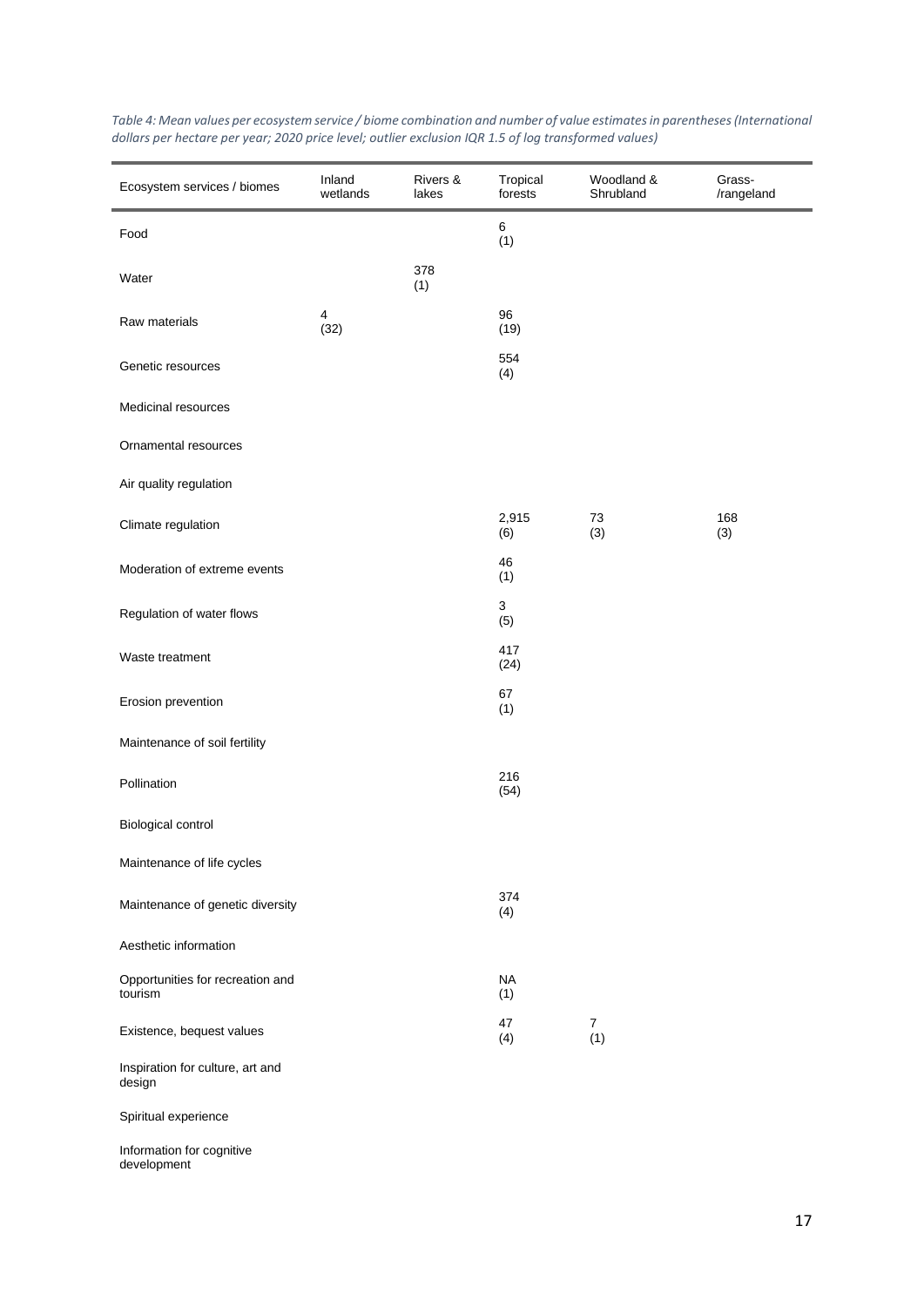| Ecosystem services / biomes | Inland   | Rivers & | Tropical | Woodland & | Grass-     |
|-----------------------------|----------|----------|----------|------------|------------|
|                             | wetlands | lakes    | forests  | Shrubland  | /rangeland |
| Sum                         | 4        | 378      | 4,741    | 80         | 168        |
|                             | (32)     | (1)      | (124)    | (4)        | (3)        |

## <span id="page-17-0"></span>5. Discussion

#### <span id="page-17-1"></span>5.1 Key messages

Although in general mean values should be used with great care (de Groot et al, 2020) there are some important messages to be drawn. For example, this research has revealed that the potential economic benefits provided by one hectare of tropical forest in Brazil are worth 4741 Int\$/year. Communicating these monetary values, and welfare benefits can help to create more awareness among the general public, governments, business and NGO's to take nature more into account in everyday decision making.

In the context of this case study, these insights highlight the negative externalities caused by natural ecosystem loss as a result of cattle range expansion in Brazil. Such externalities are currently not being internalised by beef processors, thus underestimating the socio-economic costs of increased meat production. In the long term, this underestimation will have significant negative welfare effects to society and other economic sectors that critically depend on natural capital. Therefore, the consideration of natural capital and ecosystem services is of pivotal strategic importance for the long-term sustainability of livestock industry. Such information can serve as warning signs regarding the sustainability of the industry itself since the continuation of the current expansion trend will exacerbate the loss of natural capital until a critical threshold is reached. Passing this threshold point would essentially mean that meat production results in a negative overall welfare trade-off for society as a whole, due to the reduction in the provision of essential ES. Simultaneously, at the policy level, the same information can be used to draw legislation that aims to reduce the negative impacts and generate positive trade-offs to society. Examples could include the determination of taxes for damaging practices or the setting of appropriate levels for payments for ecosystem services (PES) and subsidies for practices that preserve natural capital. Overall, the results of this research suggest that there is an urgent need of the industry to explore ways through which the impacts of livestock rearing on natural capital can be mitigated.

One general observation, is that there is great discrepancy in the availability of data on the economic (welfare) effects of different natural systems in Brazil, depending on the type. Specifically, the availability of data for Tropical forests is significantly greater, compared to the other biomes of interest. This is reflected by the availability of value records (that could be standardised in a common set of units) used in Table 4. Apart from Tropical forest, it has not been possible to obtain enough suitable data for the other biomes assessed. The calculation of the mean annual values for Inland wetlands, Rivers & Lakes, Grass-/rangeland and Woodland & Shrubland, was performed using a very small number of estimates (especially when compared to Tropical forest). Consequently, it can be argued that the mean values produced here are underestimating the real benefits provided by these systems in Brazil and should be used with great care. To a great extent, this also explains the huge differences between the sum values for the different biomes. Further research is required in order to gain insights about the contributions of the understudied biomes and fill in the gaps observed in the current summary table. It should be expected that this would result in greater sum annual values for the other biomes, which would be more representative of the real situation in Brazil.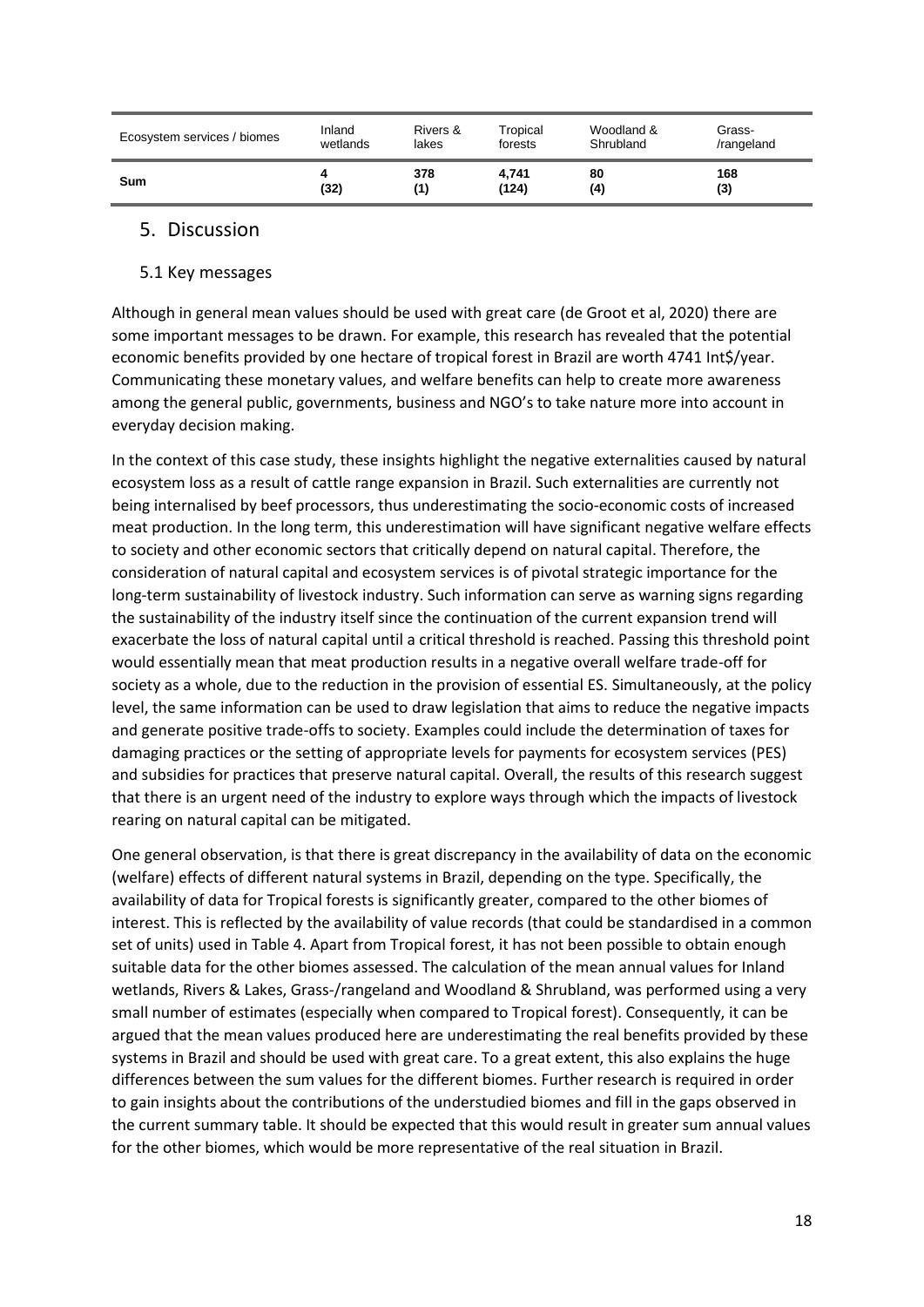With regard to the use of these values for assessing the impacts of cattle range expansion on natural capital, it needs to be stressed out that the availability of data has strong effects on the model output. For example, it has been possible to estimate indicative values for Tropical forest, due to the increased availability of standardised value estimates for this biome. In this case, it can be argued that the values used are representative (though not 'final'), based on the analysis of a substantial amount of value points on the different services. As a result, the model output can be trusted more easily, since the dataset used for calculating the parameters is stronger. On the contrary, it is very likely that the real welfare costs are underestimated when applying the mean annual values in Grass-rangeland and Woodland & Shrubland areas where land conversion has taken place. This is again due to the availability of standardised values, which in the case of these two biomes are very scarce. This information is critical when using such values for modelling purposes or for interpreting model results. Ultimately, due to the enormous differences in data availability, the mean annual values of Tropical forests are not comparable with the other biomes assessed.

#### <span id="page-18-0"></span>5.2 Caveats and limitations

Although we went to great length to ensure that the values in ESVD underlying the summary table calculations are as robust as possible, several caveats and limitations should be kept in mind when using these data.

Time limitations: The update presented here, was carried out in a very short time frame. To the author's knowledge, the studies used here present the best available information on the socioeconomic benefits provided by the biomes of interest. Nonetheless, considering the depth of related literature (particularly on tropical forests), it is expected that the reported values will change as more data and relevant studies become available. Thus, the values presented here should not be considered as 'final'.

Limited value data for some biomes and ecosystem services: As it can be seen in the summary table, the different biomes (and services) are not equally represented in the analysis. This is due to the availability of related studies that could provide useful data. The data included in this update are greatly skewed towards tropical forests which is to a certain extent natural. At the same time, this represents the overall focus of ES valuation research in Brazil with tropical forests receiving the merit of scientific attention. On the contrary, other biomes with significant welfare contributions remain relatively unstudied. One of the takeaways from this research is that further primary valuation studies are needed for the Cerrado, Pantanal and Caatinga ecoregions to gain a better understanding of the benefits provided by the specific systems. Furthermore, for some biome types and ecosystem services there are many data, but many cells remain empty. This means that the total values computed for each biome type are likely to be underestimates and will increase as more data become available and the gaps can be filled. It should be noted, however, that the summary values presented in Table 4 are only based on 164 value records (despite having 389 relevant records). The main reasons for this limitation are that reported values could not be standardized to a common set of units and that many reported values are on multiple biomes and (or) ecosystem services. Although these data cannot be included in the computation of summary values, they are potentially useful to decision makers and so are retained and searchable within the ESVD.

Records have not yet been externally reviewed: The data contained in the ESVD is subject to an ongoing review process by invited expert reviewers (de Groot et al, 2020). Thus, the records added during this update have not yet been peer reviewed. Due to this external review process, the data used for the analysis are subject to change.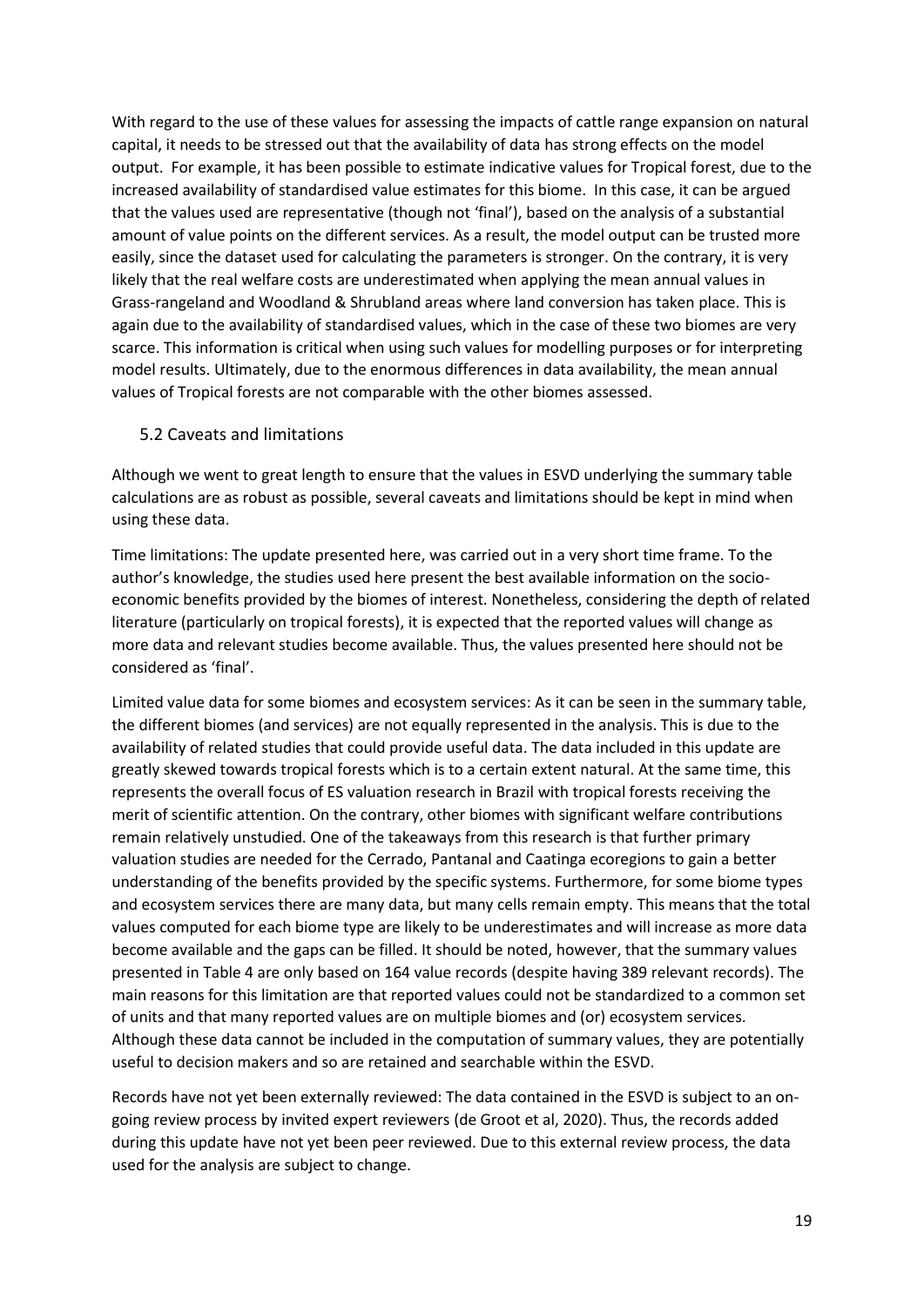Trade-offs between ecosystem services: In computing total values from each biome type (Table 4) we make the assumption that all ESs can be supplied and used simultaneously. In practice there are likely to be trade-offs between some ESs. In many cases, the level of sustainable activity for one ecosystem service may not be compatible with the sustainable level of another. For instance, there is a likely trade-off between the harvesting of timber and use for recreational and other tourist activities. Such trade-offs introduce further complexity to any analysis, since it becomes necessary to consider how one use of one ES affects other potential uses and values. This has not been possible in the computation of the summary values presented here.

Average and marginal values: The ESVD contains data on the value of the annual flow of ES (average values) and also data on *changes* in the annual value of ES (marginal values). Changes in annual values are typically due to a change in ecosystem extent and/or condition. Average and marginal values have been summarised jointly, but it should be noted that the ESVD contains information to distinguish between the value of flows and changes in flows of ES.

# <span id="page-19-0"></span>References

Convention on Biological Diversity (2021). Country profiles: Brazil. Retrieved from: <https://www.cbd.int/countries/profile/?country=br>

Costanza, R., d'Arge, R., De Groot, R., Farber, S., Grasso, M., Hannon, B., ... & Van Den Belt, M. (1997). The value of the world's ecosystem services and natural capital. nature, 387(6630), 253-260.

Dally, G. C., & Power, M. (1997). Nature's services: Societal dependence on natural ecosystems. Nature, 388(6642), 529.

De Groot, R., Brander, L., Van Der Ploeg, S., Costanza, R., Bernard, F., Braat, L., ... & Van Beukering, P. (2012). Global estimates of the value of ecosystems and their services in monetary units. Ecosystem services, 1(1), 50-61.

Díaz, S., Pascual, U., Stenseke, M., Martín-López, B., Watson, R. T., Molnár, Z., ... & Shirayama, Y. (2018). Assessing nature's contributions to people. Science, 359(6373), 270-272.

Haines-Young, R. and M.B. Potschin (2018): Common International Classification of Ecosystem Services (CICES) V5.1 and Guidance on the Application of the Revised Structure. Available from [www.cices.eu](http://www.cices.eu/)

José Maria Cardoso da Silva, Thomas E. Lacher (2020).Caatinga—South America, Editor(s): Michael I. Goldstein, Dominick A. DellaSala, Encyclopedia of the World's Biomes, Elsevier, 2020, Pages 554-561, ISBN 9780128160978,<https://doi.org/10.1016/B978-0-12-409548-9.11984-0> [\(https://www.sciencedirect.com/science/article/pii/B9780124095489119840\)](https://www.sciencedirect.com/science/article/pii/B9780124095489119840)

MA (2005). Millennium Ecosystem Assessment: Ecosystems and human well-being. World Resources Institute, Island Press, Washington DC.

Pearce, D. W., & Turner, R. K. (1990). Economics of natural resources and the environment. JHU press.

Rudolf de Groot, Luke Brander, Stefanos Solomonides. 2020. Update of global ecosystem service valuation database (ESVD). FSD report No 2020-06 Wageningen, The Netherlands (58 pp).